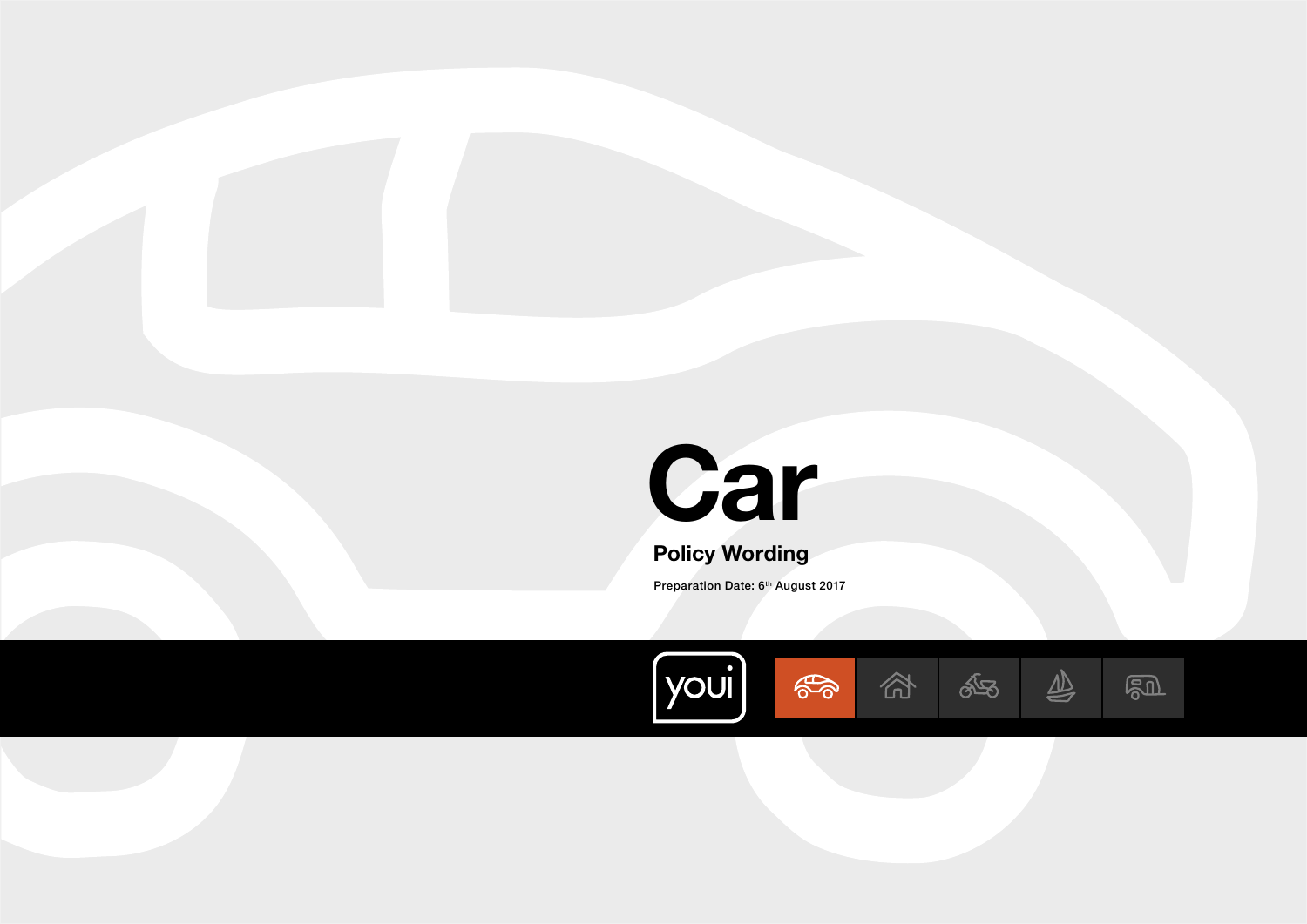# **Contents**

<span id="page-1-0"></span>

| <b>User guide</b><br>This Policy Wording has been designed so that you can easily navigate<br>the document:<br>Tabs (far right)<br>$\bullet$<br>Click on each tab to take you specific sections of this Policy<br>Wording.<br>• Contents (opposite)<br>Click on the sub-headings to go to a specific page.                                                                                                                                                                               | <b>Important information</b> | Product guide<br>Policy wording<br>Updates to this Policy Wording<br>Our promise of cover<br>Cooling off period<br>Cancelling your policy<br>Premium<br>Goods and services tax<br>Fees and government charges<br>Your duty of disclosure<br>Your responsibilities<br>Renewing your policy<br>Fraudulent or dishonest claims<br>Fair insurance code<br>What do these words mean? | 3<br>4<br>4<br>4<br>4<br>Δ<br>5<br>5<br>5<br>6<br>$\overline{7}$<br>$\overline{7}$<br>7<br>8 | Important information   |
|------------------------------------------------------------------------------------------------------------------------------------------------------------------------------------------------------------------------------------------------------------------------------------------------------------------------------------------------------------------------------------------------------------------------------------------------------------------------------------------|------------------------------|---------------------------------------------------------------------------------------------------------------------------------------------------------------------------------------------------------------------------------------------------------------------------------------------------------------------------------------------------------------------------------|----------------------------------------------------------------------------------------------|-------------------------|
| Product guide (overleaf)<br>$\bullet$<br>Click on the sub-headings to go to a specific page.<br>Return to Contents (bottom)<br>$\bullet$<br>Click on 'click here to go to contents page' to return to the contents<br>page.<br>Previous (bottom left) and next (bottom right)<br>Click on either of these to move to the next page or to go back to<br>the previous page.<br>Page thumbnails (top left)<br>$\bullet$<br>Click on the thumbnails icon. Next, scroll through the thumbnail | About your cover             | Insured events<br>Extra cover<br>Optional cover<br>General exclusions<br>Car cover exclusions                                                                                                                                                                                                                                                                                   | 10<br>11<br>16<br>17<br>18                                                                   | <b>About your cover</b> |
| images and click on the image to go to a specific page.                                                                                                                                                                                                                                                                                                                                                                                                                                  | Claiming                     | What if you need to claim?<br>Quality guarantee<br>Choice of repairer<br>Parts used in repair<br>New car replacement<br><b>Excess</b><br>Basic excess<br>Basic excess for windscreen claims<br>Youi Assist - Roadside basic excess<br><b>Additional excess</b><br>Unlisted driver excess<br>What if I have a complaint?                                                         | 20<br>22<br>22<br>22<br>22<br>22<br>22<br>22<br>23<br>23<br>23<br>23                         | <b>Claiming</b>         |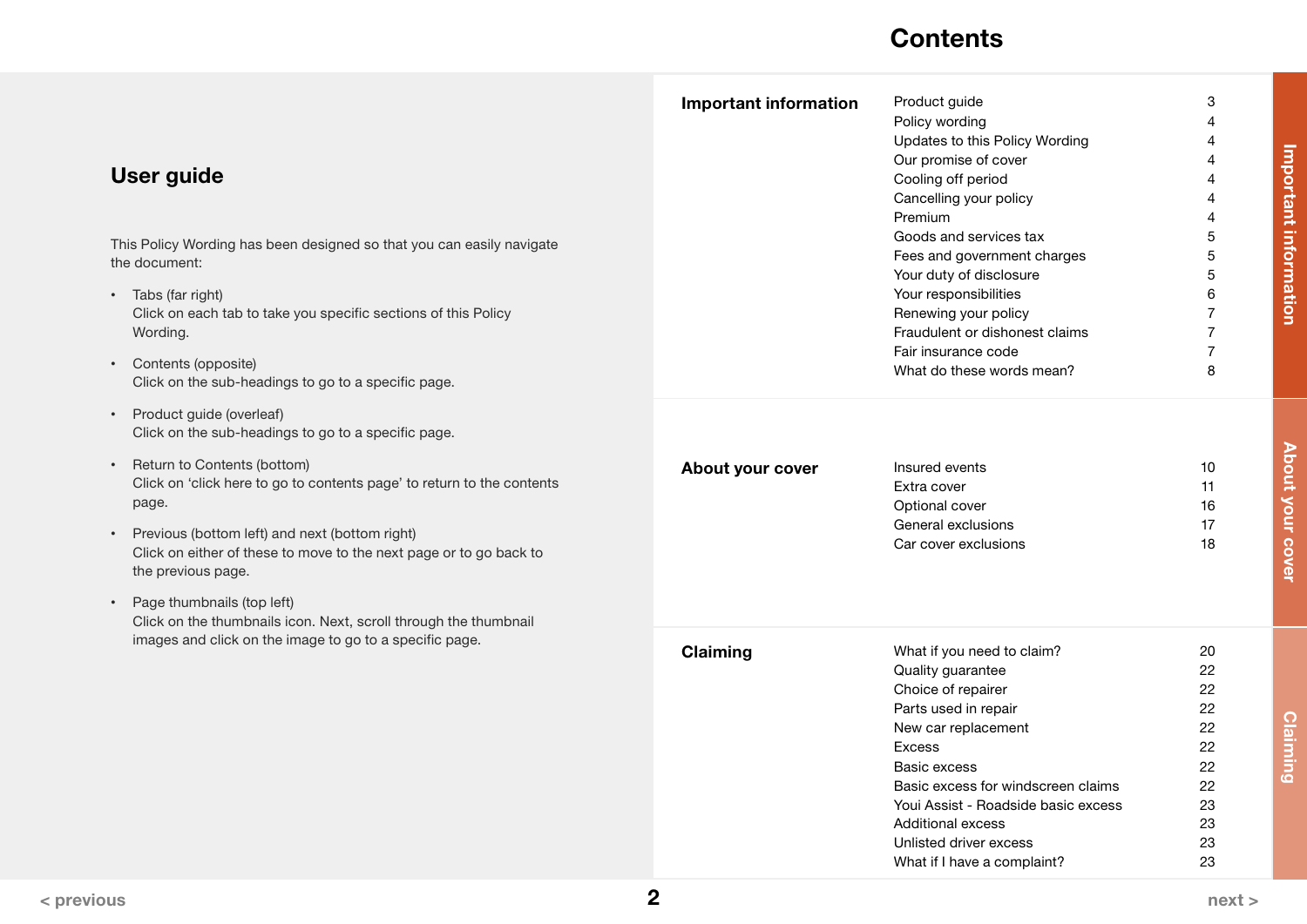# <span id="page-2-0"></span>Product guide

| Covered<br>Optional cover<br>O<br>Not covered<br>x | Comprehensive | Third Party, Fire and Theft | Third Party Property Only | Covered<br>Optional cover<br>$\circ$<br>Not covered<br>$\boldsymbol{\times}$ |
|----------------------------------------------------|---------------|-----------------------------|---------------------------|------------------------------------------------------------------------------|
| <b>Accidental Damage</b>                           | $\bullet$     | $\boldsymbol{\mathsf{x}}$   | $\boldsymbol{\times}$     | Immediate Replacement Car                                                    |
| <b>Intentional Damage</b>                          | $\bullet$     | $\times$                    | X                         | Maritime Liability                                                           |
| Storm or Flood                                     | $\bullet$     | $\times$                    | $\times$                  | Hire Car Following a Theft                                                   |
| Fire                                               | $\bullet$     | $\bullet$                   | $\boldsymbol{\mathsf{x}}$ | Hire Car for Other Insured Events                                            |
| Theft                                              | $\bullet$     | $\bullet$                   | $\times$                  | Youi Assist - Roadside                                                       |
| Earthquake                                         | $\bullet$     |                             | X                         | <b>Counselling Services</b>                                                  |
| Emergency Accommodation, Transport and Repairs     | $\bullet$     | $\bullet$                   | $\times$                  | <b>Unbraked Trailer</b>                                                      |
| Legal Liability and Reparation                     | $\bullet$     |                             |                           | <b>Business Items</b>                                                        |
| <b>Towing Costs</b>                                | $\bullet$     | $\bullet$                   | $\times$                  | Campervan/Motorhome Contents                                                 |
| Additions to the Car:                              |               |                             |                           | Gap Cover                                                                    |
| - Baby Seat Replacement                            |               |                             |                           | This product guide does not replace or vary o                                |
| - Personalised Registration Plates                 |               |                             |                           | Wording for details of features and benefits.                                |
| - Towbar                                           | $\bullet$     |                             | $\times$                  |                                                                              |
| - Window Tinting                                   |               |                             |                           |                                                                              |
| Locks and Keys                                     | $\bullet$     | $\bullet$                   | $\times$                  |                                                                              |
| Contents Inside the Car                            |               |                             | $\times$                  |                                                                              |
|                                                    |               |                             |                           |                                                                              |

| Covered<br>Optional cover<br>O<br>Not covered<br>X. | Comprehensive | Third Party, Fire and Theft | Third Party Property Only |
|-----------------------------------------------------|---------------|-----------------------------|---------------------------|
| Immediate Replacement Car                           |               |                             |                           |
| Maritime Liability                                  |               |                             |                           |
| Hire Car Following a Theft                          |               |                             | $\times$                  |
| Hire Car for Other Insured Events                   | $\circ$       | O                           | $\times$                  |
| Youi Assist - Roadside                              |               | $\times$                    | $\times$                  |
| <b>Counselling Services</b>                         |               |                             |                           |
| <b>Unbraked Trailer</b>                             | $\circ$       | O                           | $\circ$                   |
| <b>Business Items</b>                               |               | O                           | $\circ$                   |
| Campervan/Motorhome Contents                        |               | O                           | X                         |
| Gap Cover                                           |               | X                           | X                         |

This product guide does not replace or vary our Policy Wording. Please read the entire Policy Wording for details of features and benefits.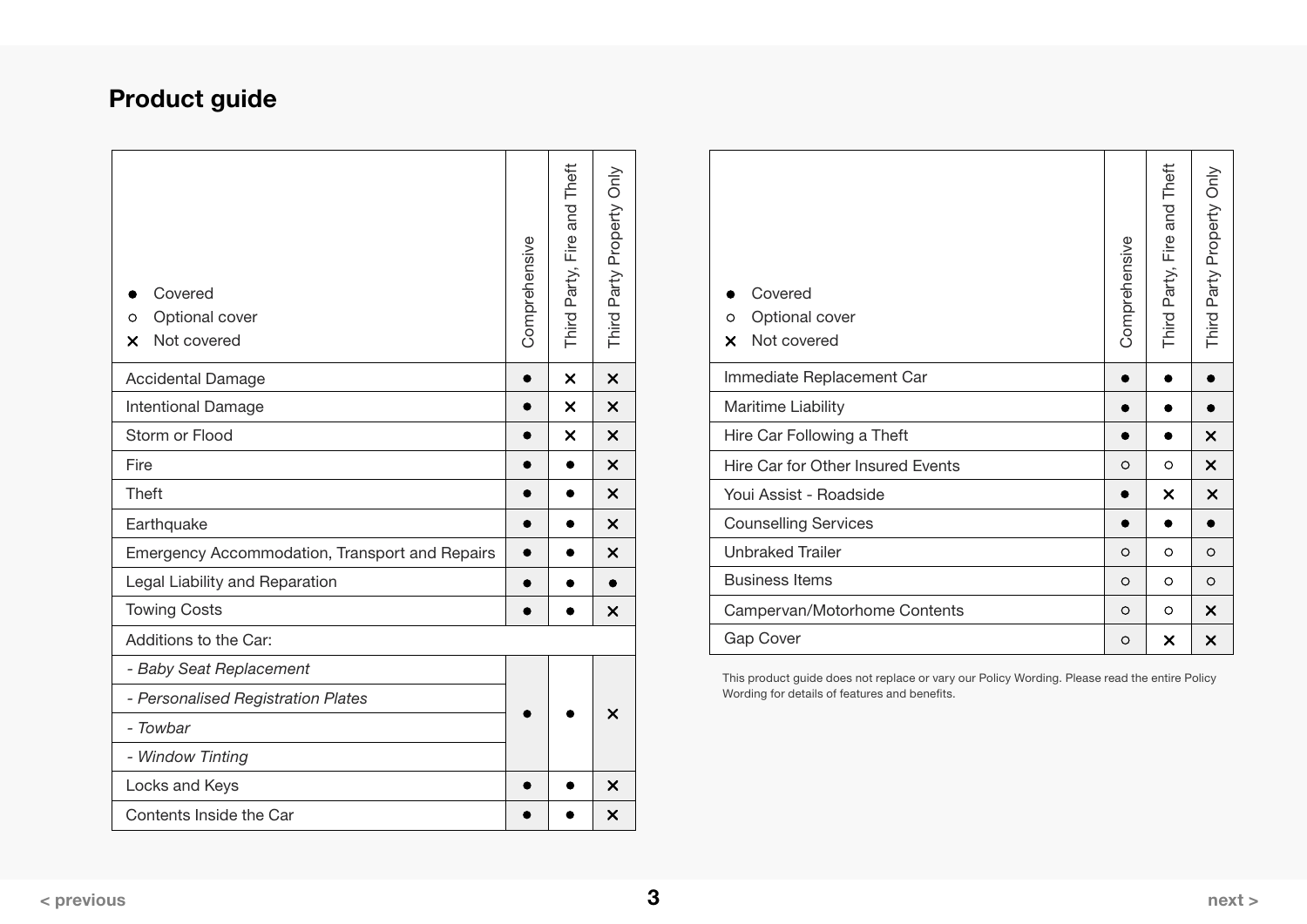<span id="page-3-0"></span>This product is issued by:

### Youi NZ Pty Limited

|                | PO Box 11714, Ellerslie | info@youi.co.nz |          |
|----------------|-------------------------|-----------------|----------|
| Auckland, 1542 |                         | www.youi.co.nz  |          |
| Tel            | 0800 00 YOUI            | CN:             | 447 6298 |
| Int            | +64 9 928 4811          | FSP:            | 377 246  |
| Fax            | +64 9 928 3999          |                 |          |

# Policy Wording

This Policy Wording has been designed to help you make an informed decision about our insurance product. It explains the product's features, benefits, conditions and exclusions, to help you to compare it to similar insurance products.

If you buy a policy from us, the cover you choose will be shown on your policy schedule.

Your contract with us is made up of the Policy Wording together with your most recent policy schedule and your application for insurance or renewal. However, some sections of this Policy Wording do not form part of your insurance contract. Where this is the case, it will be clearly indicated in the relevant section.

Please read all the information in this Policy Wording and your policy schedule carefully and contact us if you have any questions.

# Updates to this Policy Wording

We may make changes to the Policy Wording during your contract period that will not negatively affect your cover without notifying you. The updated information will be available on our website at [www.youi.co.nz](http://www.youi.co.nz).

# Our promise of cover

If you pay your premium by the due date/s and fulfil the conditions of your contract, we will provide you with cover for the contract period as shown on your most recent policy schedule, in accordance with the terms and conditions of this Policy Wording.

# Cooling off period

The cooling off period is the first 20 calendar days from:

- the policy start date (if you change the start date the cooling off period applies from the original start date); or
- the renewal date.

# Cancelling your policy

You may cancel your policy at any time during the cooling off period and we will refund your payment in full and waive the cancellation fee. This does not apply if a claim has been made under your policy. You may cancel your policy at any time after the cooling off period and we will refund the unused pro-rata portion of your premium.

To cancel your policy please call us on 0800 00 YOUI (9684). If you send us a written request to cancel your policy we will call you to ensure your interests and privacy are protected and to verify your cancellation request.

We may cancel your policy by giving you three business days written notice if you do not meet your responsibilities or as permitted by law. If we cancel your policy we will refund to you the unused pro-rata portion of your premium.

We may charge a cancellation fee of \$33.00 inclusive of GST if you cancel your policy after the cooling off period but before the end of the policy period.

# Premium

We decide how much premium to charge you based on commercial considerations and other reasons that we consider important, including but not limited to:

- the make, model and age of the car and what it is used for;
- the address and security of where you normally park the car;
- the age, driving experience and claims history of any proposed driver;
- the value of any extra benefits included in your policy;
- your choice of payment method;
- your claims history;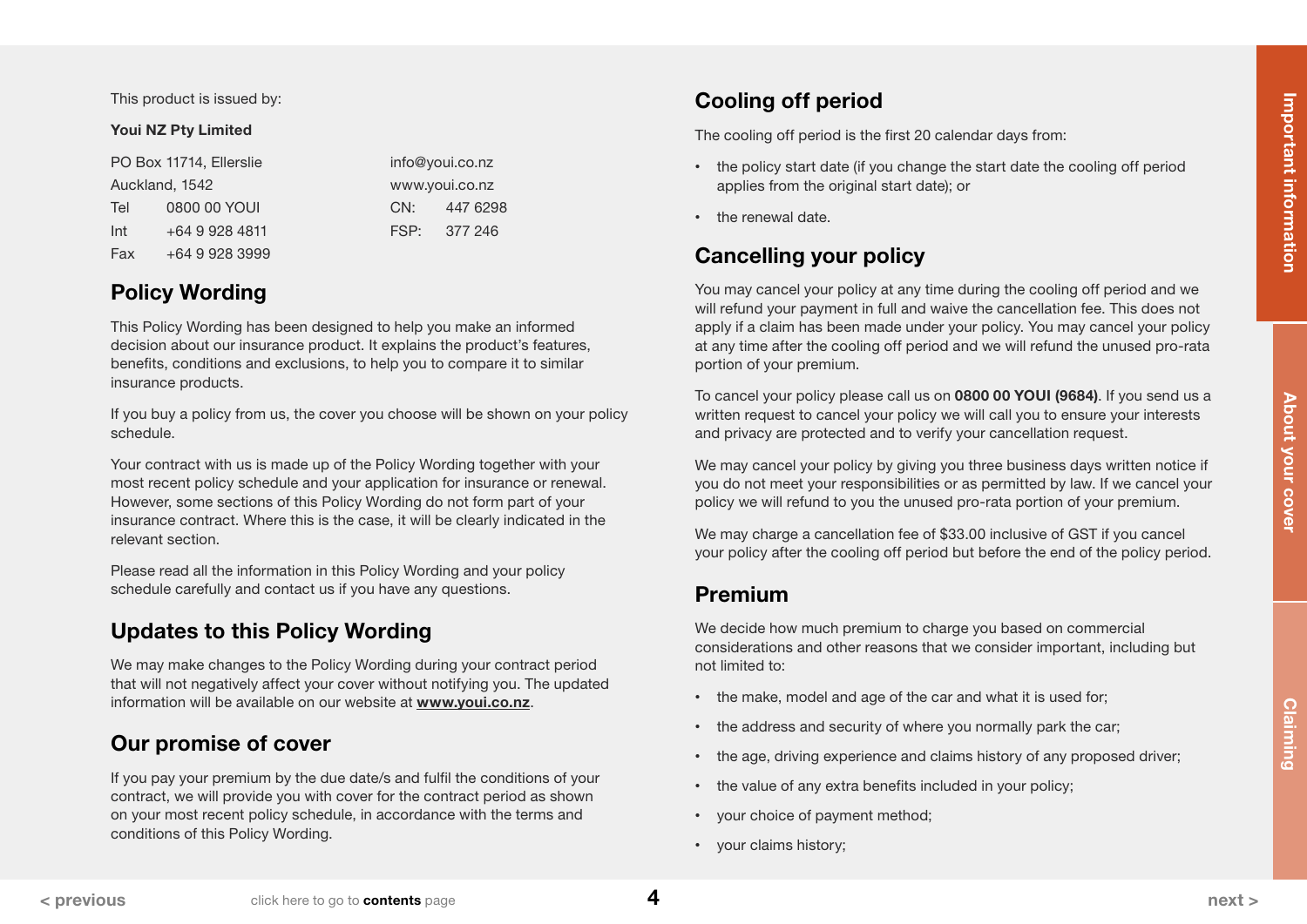<span id="page-4-0"></span>• administration costs, taxes and government charges.

Premium payment/s can be made by direct debit from your nominated bank account or credit card. We will debit the account on the date shown on the payment schedule on your Tax Invoice. If the payment date falls on a nonbusiness day, we will debit your account on the next available business day.

If the premium is unpaid on the due date, we may resubmit the payment request within 14 calendar days. If any premium remains unpaid for a period of 14 calendar days or more, we may refuse to pay your claim and/or cancel your policy.

Youi's Premium Payment Guide contains important information about premium payment/s and is available at [www.youi.co.nz.](https://www.youi.co.nz/)

# Goods and services tax

All insured amounts shown in your policy are in New Zealand Dollars and include Goods and Services Tax (GST). When you claim under your policy with us, all amounts we pay will be inclusive of GST, up to the maximum claim amount shown in your policy.

# Fees and government charges

In addition to the premium, there are compulsory government taxes and charges which apply to our insurance products, which include GST, EQC premium, and insurance (stamp) duty. In some cases, we may also charge an emergency services/fire services levy.

These charges, levies and any other fees will be included in your quotation and on your policy documents.

# Your duty of disclosure

You have a duty of disclosure before you enter into the contract, during the contract period and on renewal of the contract.

Before you enter into or renew the contract, you must:

- answer any questions we ask you truthfully, accurately and completely;
- tell us any information that you know; and/or
- tell us any information that a reasonable person in your circumstances should know

that is relevant to our decision to insure you and on what terms, even if you think the information isn't important.

During the contract period, you must inform us of any changes to the information you provided previously or any change in the risk we covered. At any time, we may change the contract terms or cancel the contract in response to what you tell us.

If you do not tell us anything you are required to tell us, we may cancel your contract or reduce the amount we will pay you if you make a claim, or both.

If your failure to tell us is fraudulent, we may refuse to pay a claim and treat the contract as if it never existed.

#### Authorised persons or agents

Any person or agent you authorise to act on your behalf in relation to your policy is bound by your duty of disclosure. When answering any of our questions, the authorised person or agent is deemed to have the appropriate authority and knowledge to do so.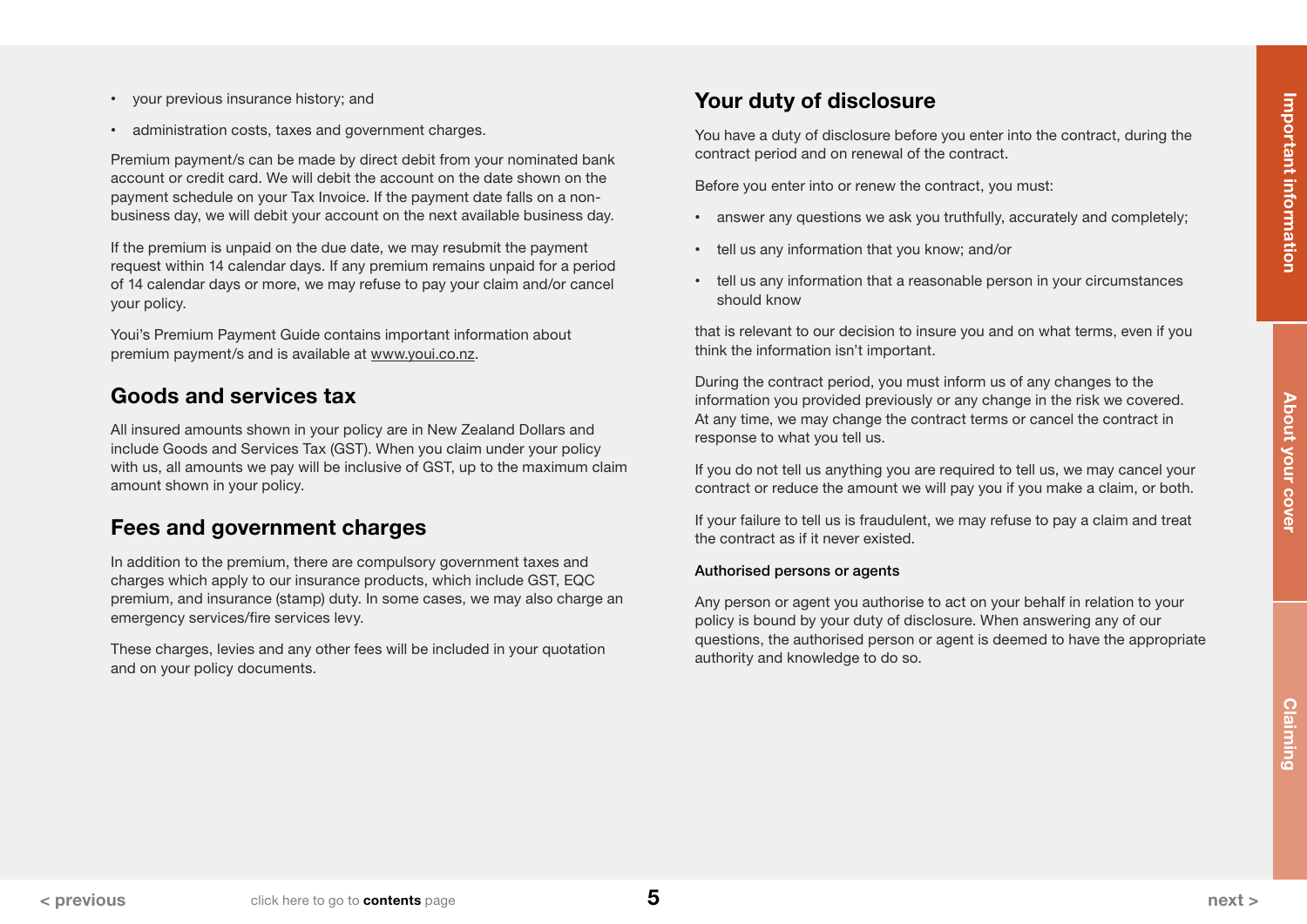<span id="page-5-0"></span>Your responsibilities are important requirements that you must fulfil in order to be covered under your policy. If you do not fulfil any or all of your responsibilities, we may reduce or refuse your claim and/or cancel your policy as permitted by law.

## You must:

• Provide factually correct information about other people covered on your policy.

Where you provide information about other people while getting a quote, buying or amending a policy, you must ensure that the information is factually correct.

Check your policy immediately.

Read and check your policy schedule carefully. If any information is incorrect or incomplete, please make all necessary changes immediately by calling 0800 00 YOUI (9684).

Make your premium payment/s.

You must ensure that your first and any subsequent instalment premium payments are made by the due dates in order to be covered. If any payment remains unpaid, we may refuse to pay your claim or cancel your policy.

• Notify us of any changes to your payment method.

You must notify us immediately of any changes to your nominated bank account or credit card and supply us with alternative account details prior to the date of your next payment.

• Provide proof of ownership.

In the event of a claim, you must provide adequate proof of value and ownership of any insured property for which you claim. You should ensure that you obtain and keep regular written valuations for items of a unique nature such as jewellery, watches, paintings or works of art from qualified, experienced and reputable valuers. Valuations should include a full detailed description of the property that would assist us to replace the item if necessary.

• Maintain a valid email address and telephone number.

You must provide us with a valid email address and telephone number that you have regular access to and notify us of any change to the email address or telephone number during the course of the policy period.

• Keep the car in a roadworthy condition.

Throughout the duration of your policy, you must maintain the car in a roadworthy condition.

The car may no longer be roadworthy immediately after an incident. It is important that you do not drive the car after an incident if it is no longer roadworthy.

- Check the following prior to giving any person permission to drive the car:
	- Is their driver's licence valid, suspended or cancelled?
	- Are any special conditions, restrictions or terms applied to their driver's licence that may limit their ability to legally drive the car? Examples of these special conditions, restrictions or terms may include but are not limited to: learner's permit requiring the driver to be accompanied by a suitably licensed supervising passenger; cars with automatic transmission only; certain hours of operation only e.g. daytime or night time; and certain cars deemed high-powered (performance) vehicles by the relevant Government or Transport Authority.
	- Does the driver meet the Special Conditions section noted on your policy schedule?
- Notify us of all incidents within 30 calendar days.

You must notify us of any incident involving the insured property within 30 calendar days of becoming aware of the incident. The details that must be provided to us include:

- the location, date and time of the incident;
- the particulars (name, address, phone number, registration number) of any third party that was involved in the incident; and
- a description of the circumstances surrounding the incident.

6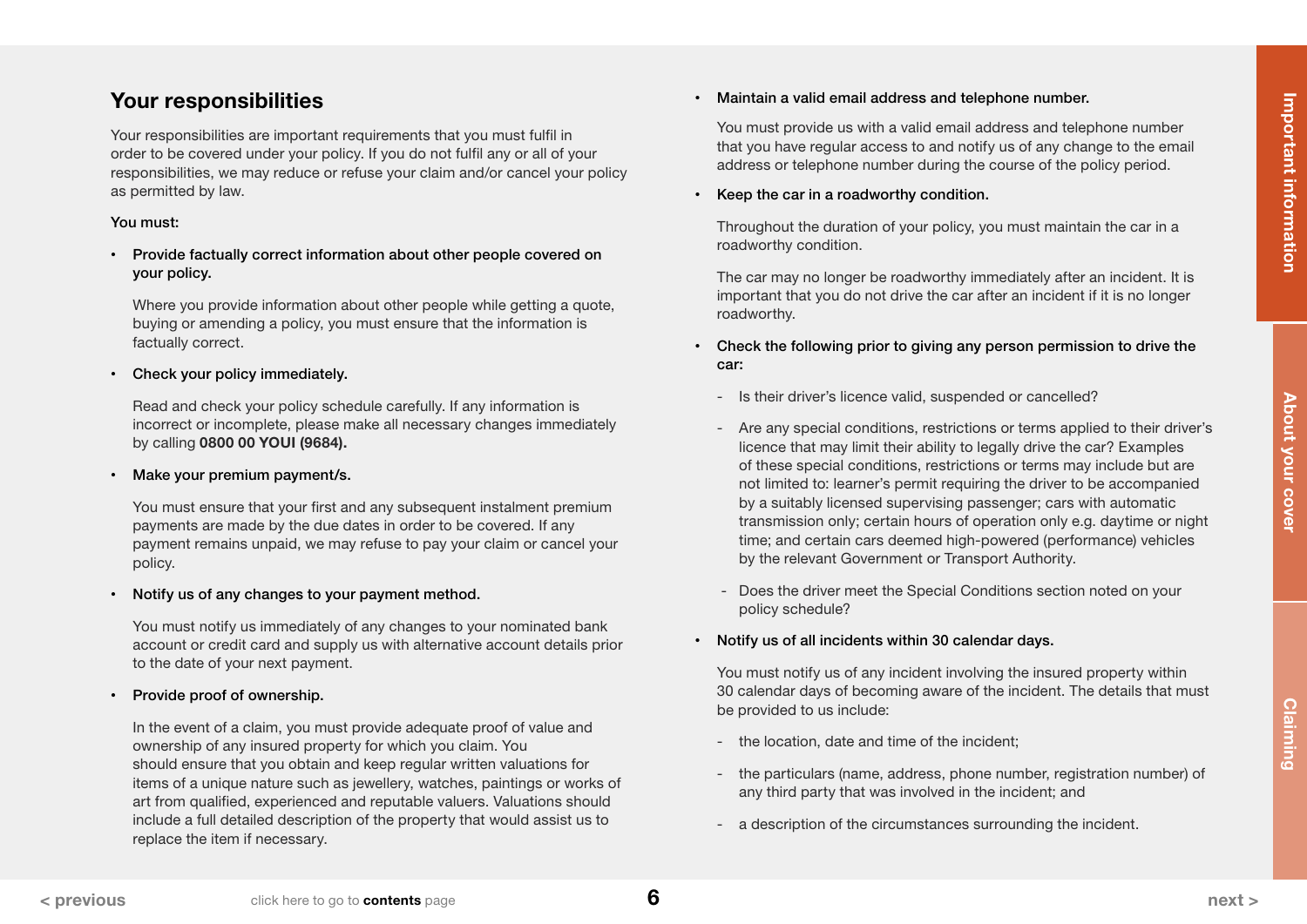<span id="page-6-0"></span>This requirement applies whether you intend to claim or not. Failure to do so may prejudice you in lodging a claim or may prejudice us in defending a claim against you from a third party.

# Renewing your policy

Before your policy expires we will review your policy, payment/s and claim/s and will send you a renewal invitation or an expiry notice.

If you receive a renewal invitation from us for the new period of cover, you must check all the details recorded and tell us immediately about any changes to the information you have provided us when you took out your policy and any changes that have occurred during the term of your policy, including but not limited to changes to the insured property, the address where the insured property is kept, the people covered by your policy and anything else that may affect your policy or our decision to accept the risk.

If you have an agreed value policy, we will review your insured value as part of your renewal invitation and the updated amount will be noted on your policy schedule.

Any changes to your information may cause us to change our decision to offer renewal of your policy, or the terms on which we offer such renewal. If you do not tell us, we may refuse or reduce your claim and/or cancel your policy as permitted by law.

To make changes to any of your details, please call us on 0800 00 YOUI (9684) before the renewal date shown on your renewal invitation.

If we send you a renewal invitation, we will automatically renew your policy on the terms specified in that invitation and continue to debit the applicable premium from the payment account you gave us, unless you call us on 0800 00 YOUI (9684) and advise us not to renew your policy. If you send us a written request to cancel this automatic renewal, we will call you to ensure your interests and privacy are protected and to verify your request.

If you receive an expiry notice from us we will advise you of the time and day your cover will expire.

# Fraudulent or dishonest claims

To keep our premiums competitive, we have a responsibility to all our customers to ensure that fraudulent or dishonest claims are not paid. We would never want to have to do this, however if you or any person acting on your behalf submits to us a claim or any information or documentation relating to a claim, which is in any way fraudulent or dishonest, we may refuse to pay the entire claim and cancel your policy as permitted by law.

If we refuse your claim for fraud or dishonesty, you agree to reimburse us for all costs we have incurred in connection with your claim, including investigatory and legal costs.

# Fair insurance code

We subscribe to the principles of the Fair Insurance Code ("the Code").

Should you require more information or a copy of the Code contact the Insurance Council of New Zealand on 04 472 5230, visit their website on [www.icnz.org.nz](http://www.icnz.org.nz) or contact us.

As part of the Code and our commitment to you, if you are not completely happy with this product or our service please tell us about it. The Code does not form part of your contract of insurance.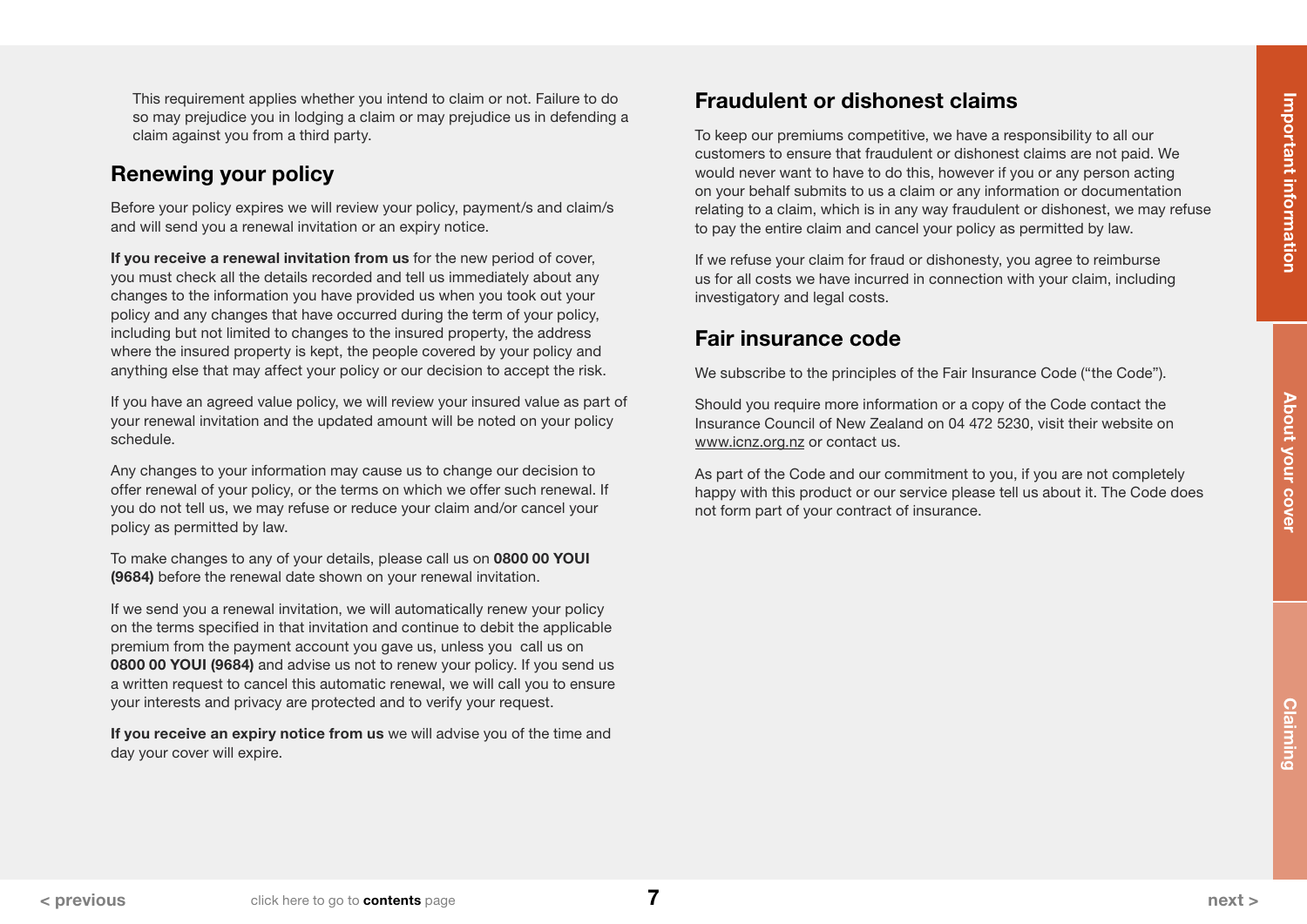# <span id="page-7-0"></span>What do these words mean?

Accessories means extra items added to the car before it was delivered new to its first owner, as well as items added to the car by anyone at any time after it was delivered new to its first owner.

Accident / accidental / accidentally means an unforeseen, unintended, and unexpected event, which occurs suddenly and at a specific place and time.

Agreed value means the amount shown on your policy schedule, which we agree to insure the car for at the time of loss. We may change this amount at each renewal date of your policy and will advise you of the new agreed value before we renew your policy.

The agreed value includes any after factory or non-standard accessories that may be fitted to the car.

Baby seat means a child restraint that complies with the Australian/New Zealand Standard for Child Restraint Systems for Use in Motor Vehicles, as amended from time to time.

Breakdown means a mechanical or electrical fault which has caused the vehicle to become immobilised and/or unsafe to drive. Breakdown can also include a flat tyre, flat or faulty battery, a vehicle which has run out of fuel or keys that are lost or locked inside the vehicle.

Business Items means the equipment, instruments and tools you use in your trade or profession, that either belong to you or you are responsible for.

Business use means a car that is used as an essential part of any work or business, or that is used to generate income or reward.

Call out means a claim where we dispatch any service provider/s to provide assistance at the breakdown location.

Car means the motorised vehicle (including campervan or motorhome) with all fitted accessories and modifications, shown on your policy schedule.

Comprehensive cover means the car on the policy schedule is covered for the events listed under Insured Events and, where relevant, also under Extra Cover. Events under Optional Cover are covered if you selected them and they are noted on your policy schedule.

Contract period means the period, including the time and date, from the start or renewal of your policy to its expiry.

Drive / driving / driven means the use or operation of a car, including the use or operation of any part of a car.

**Driver** means the person using or operating a car, or the person legally responsible for the use or operation of a car.

Earthquake means an earthquake, natural landslip, volcanic eruption, hydrothermal activity or tsunami.

Excess means the first amount you must pay in relation to each and every claim made under your policy.

Flood means the covering of normally dry land by water that has escaped or been released from the normal confines of any of the following:

- (a) a lake (whether or not it has been altered or modified);
- (b) a river (whether or not it has been altered or modified);
- (c) a creek (whether or not it has been altered or modified);
- (d) another watercourse (whether or not it has been altered or modified);
- (e) a reservoir;
- (f) a canal;
- (g) a dam.

Household member means any person who lives at the overnight address where the car is kept and which is noted on your policy schedule.

Incident means an unforeseen, unintended, and unexpected event, which occurs suddenly and at a specific place and time.

Insured event means an event for which you can make a claim under your policy.

Insured Value means either the market or agreed value as shown on your policy schedule.

Leaving the scene of an accident without lawful excuse means not remaining at an accident scene, where the law requires you to remain, until your duties at that location are complete or there is a valid reason for leaving.

These duties generally include but are not limited to the following:

- obtaining details of all parties involved;
- checking if any person is injured;
- checking if damage has occurred to private or public property; or
- contacting the police.

You should check the relevant requirements with the police.

8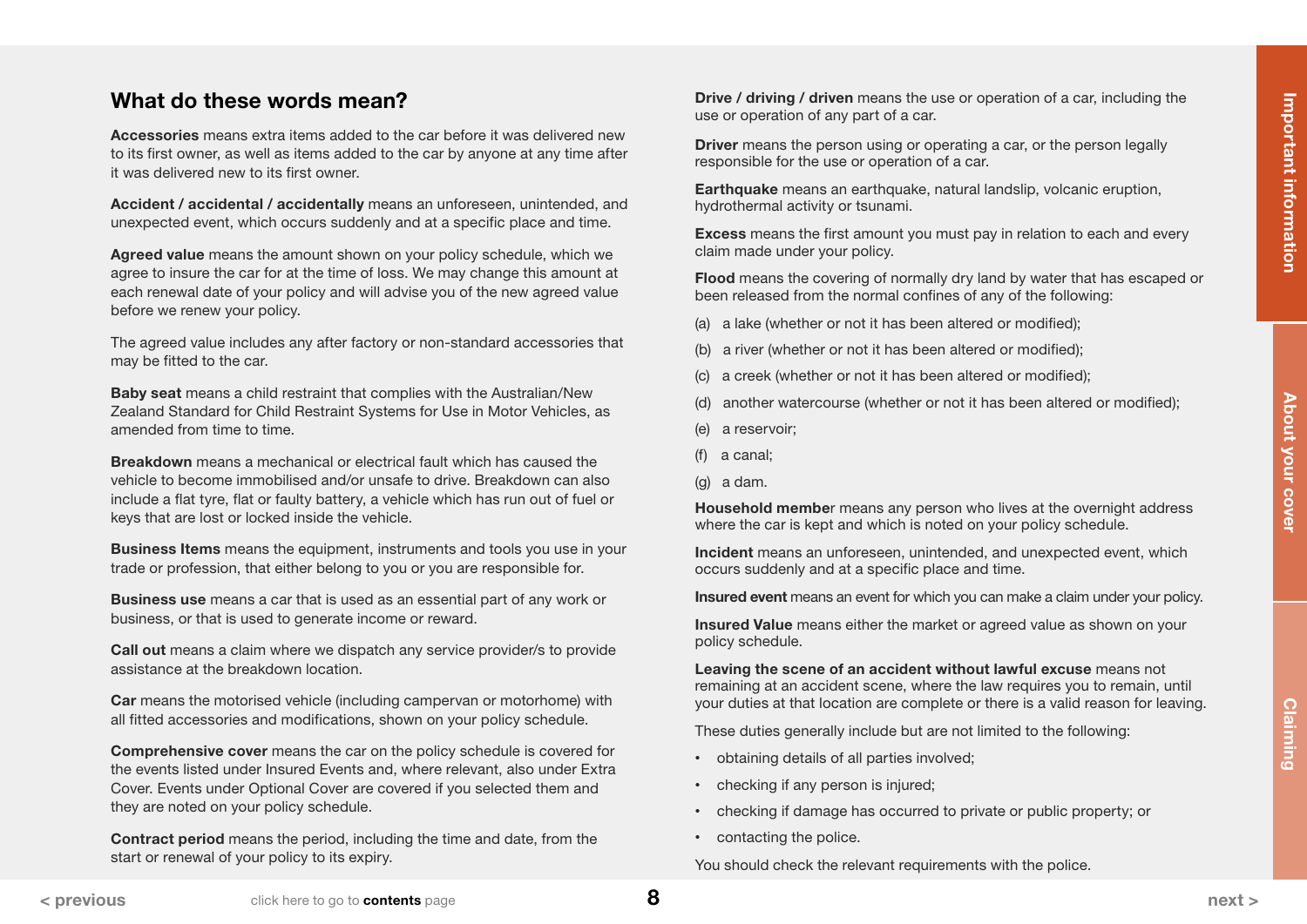<span id="page-8-0"></span>Listed driver means any driver listed on your policy schedule and who is legally allowed to drive the car.

Market value means the reasonable and expected cost of replacing the car with a car of the same or a similar make, model, mileage and condition before an insured event for which you claim. Market value does not include any warranty costs, future stamp duty, transfer fees or allowance for dealer profit.

Market value includes an allowance for after factory or non-standard accessories up to the amount noted on your policy schedule for After Market **Accessories** 

Metropolitan means the cities of Auckland, Wellington, Christchurch, Hamilton and Dunedin.

Minor breakdown repairs mean minor repairs of an immobilised vehicle to facilitate the immediate mobilisation of the vehicle. It excludes servicing and workshop repairs which may require diagnostic equipment, parts or repairs.

Mobile or mobilised means moving or capable of moving using the car's own power.

Modifications mean all changes from the manufacturer's specifications, made to the car at any time after it left the factory where it was built.

Private use means a car that is used solely for social, domestic and pleasure purposes, including driving to or from your regular place of work or study.

Regional means all incidents occurring outside of those areas defined as metropolitan.

Registered means that the car is registered in New Zealand for use on a public road.

Regular driver means the person who drives the car most of the time, or more than anyone else.

Restricted access area means an area that is protected by security and/or systems designed to prevent access by unauthorised people, including but not limited to airports, security controlled zones and community events.

Reparation means the penalty and sentence imposed by a court in accordance with the Sentencing Act 2002 (NZ).

Roadworthy condition means that the car complies with the roadworthy requirements of New Zealand.

Service area means anywhere in mainland North and South Island, including Waiheke Island, that is accessible by a two wheel drive recovery vehicle.

Storm means a violent atmospheric event which includes a thunderstorm, cyclone, or strong wind with or without rain, hail or snow, but not rain showers alone.

Substitute car means a loan car of similar type and used for similar purposes that is provided free of charge by the service provider whilst the car is out of order due to it being serviced or repaired. A hired or rented car is not a substitute car.

Third party means any person involved in an accident with the car, excluding the driver or passengers of the car.

Third Party Property Only cover means the car on the policy schedule is covered for damage to other vehicles and property as defined under Extra Cover: Legal Liability.

This cover excludes damage caused to the car insured on this policy other than what is described under Extra Cover: Uninsured Third Party.

Third Party, Fire and Theft cover means cover for Third Party Property Only plus the Insured Events; Fire, Theft and Earthquake. It also includes Extra Cover for Towing Costs and Emergency Accommodation, Transport and Repairs.

Total loss means when your insured property is damaged to the extent that we decide it is not economical or safe to repair, or it is stolen and not recovered.

Unbraked trailer means a trailer up to and including 750kg Gross Trailer **Mass** 

Gross Trailer Mass is the mass transmitted to the ground by the axle or axles of the trailer when coupled to a drawing vehicle and carrying its maximum load approximately uniformly distributed over the load bearing area.

Use See Private use and Business use definitions above.

We / our / us means Youi NZ Pty Limited.

You / your / yours means the policyholder/s, employee/s and household member/s or any person acting for the policyholder, business or for a household member.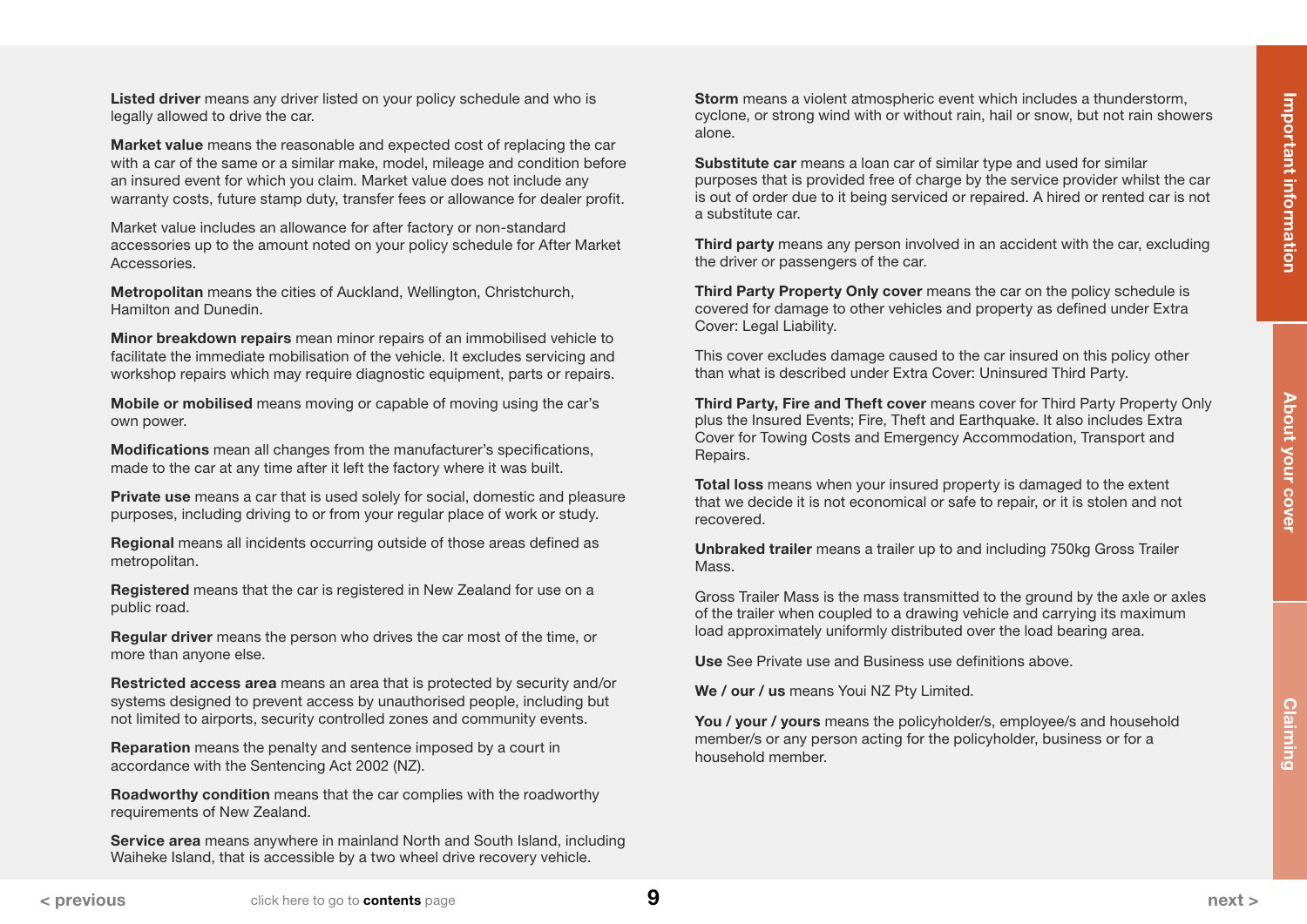# <span id="page-9-0"></span>Insured events

### 1. Accidental Damage

### What is covered?

Under Comprehensive cover, damage caused to the car.

### What is not covered?

Third Party, Fire and Theft or Third Party Property Only cover.

### 2. Intentional Damage

### What is covered?

Under Comprehensive cover, damage to the car caused intentionally.

### What is not covered?

Intentional damage caused by any person:

- living at the address where the car is normally kept;
- who is a listed driver;
- who has been given permission by you to drive the car; or
- acting with your consent.

Third Party Fire and Theft or Third Party Property Only cover.

# 3. Storm or Flood

# What is covered?

Under Comprehensive cover, accidental damage to the car caused by a storm or flood.

# What is not covered?

Third Party, Fire and Theft or Third Party Property Only cover.

# 4. Fire

## What is covered?

Under Comprehensive or Third Party, Fire and Theft cover, accidental damage to the car caused by fire.

### What is not covered?

Third Party Property Only cover.

5. Theft

# What is covered?

Under Comprehensive or Third Party Fire and Theft cover, theft, or damage caused by attempted theft of the car.

### What is not covered?

# Theft or attempted theft if:

- the ignition keys were left in the car;
- the ignition keys were left near the car whilst it was unattended by you;
- you show or advertise the car for sale and do not take reasonable precautions to prevent its theft or damage; or
- you give the car to any person to sell for you or on your behalf.

Third Party Property Only cover.

# 6. Earthquake

# What is covered?

Under Comprehensive or Third Party Fire and Theft cover, damage to the car caused by earthquake.

What is not covered?

Third Party Property Only cover.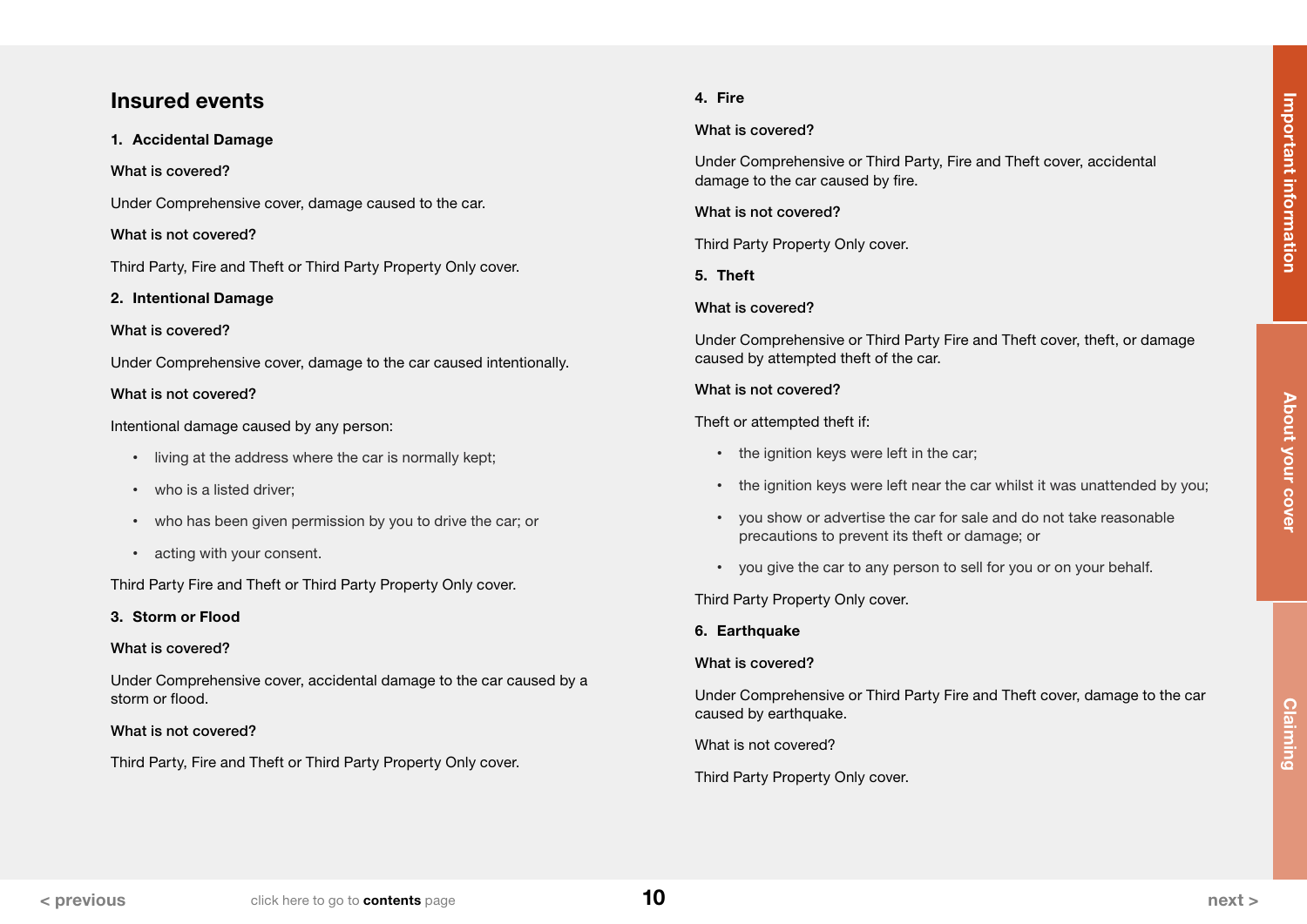# <span id="page-10-0"></span>Extra cover

The Extra Cover listed below is automatically included in your policy and, where applicable, the most we will pay for each claim is noted.

#### 1. Emergency Accommodation, Transport and Repairs

#### What is covered?

Under Comprehensive or Third Party, Fire and Theft cover, we pay for the reasonable cost of emergency accommodation or transport, or emergency repairs to the car, after an insured event which occurred more than 100 kilometres from your home, and where you could no longer safely drive the car. You should arrange the emergency accommodation, transport or repairs and if a claim is accepted under this section, we will reimburse you for reasonable costs incurred.

The most we will pay for each claim, before excess, is \$1,000.

#### What is not covered?

Third Party Property Only cover.

#### 2. Legal Liability and Reparation

#### What is covered?

Up to \$20,000,000 for your legal liability to pay:

- civil compensation for damages arising from an accident involving the car, which occurs in New Zealand during the contract period that results in death or bodily injury of a third party, or in third party property damage. This includes your reasonable legal and defence costs; and/or
- reparation to a victim who has suffered accidental loss or damage of property, bodily injury, or death as a result of you committing an offence in New Zealand during the contract period, provided you tell us immediately if you were charged with an offence in connection with the use of the car and we approve any offer of reparation.

#### The legal liability may arise if the accident is caused while:

• the regular or any listed driver is driving:

- the car or using it to tow a trailer or caravan;
- a substitute car; or
- any uninsured car that is not owned, leased nor hired by that driver;
- an unlisted driver, who meets the conditions of your policy, is driving the car with your permission.

The most we will pay for your legal liability arising from accidental death or bodily injury of a third party is \$1,000,000. The most we will pay under this section for any one accident or series of accidents is \$20,000,000.

#### What is not covered?

Damage to the car, caravan or trailer causing the third party property damage.

Any claim for legal liability for loss of or damage to property that belongs to:

- you or is under your legal control;
- a household member; or
- any employees working for you or for a household member.

Any claim for legal liability:

- arising from any incident where the driver of the car is not a listed driver and did not have permission to drive;
- arising from any car that is being driven which is not roadworthy;
- arising from the death or bodily injury of you or to any household member; or
- which is covered by any other insurance policy.

Any amounts that are covered under the Accident Compensation Act 2001 ("the Act"), or would be covered but for:

- a failure by the victim to correctly notify a claim to the Accident Compensation Corporation within the time required under the Act; or
- the victim's decision not to claim any amount he or she would be entitled to claim under the Act; or
- a decision by the Accident Compensation Corporation to decline a claim or limit its liability in whole or in part.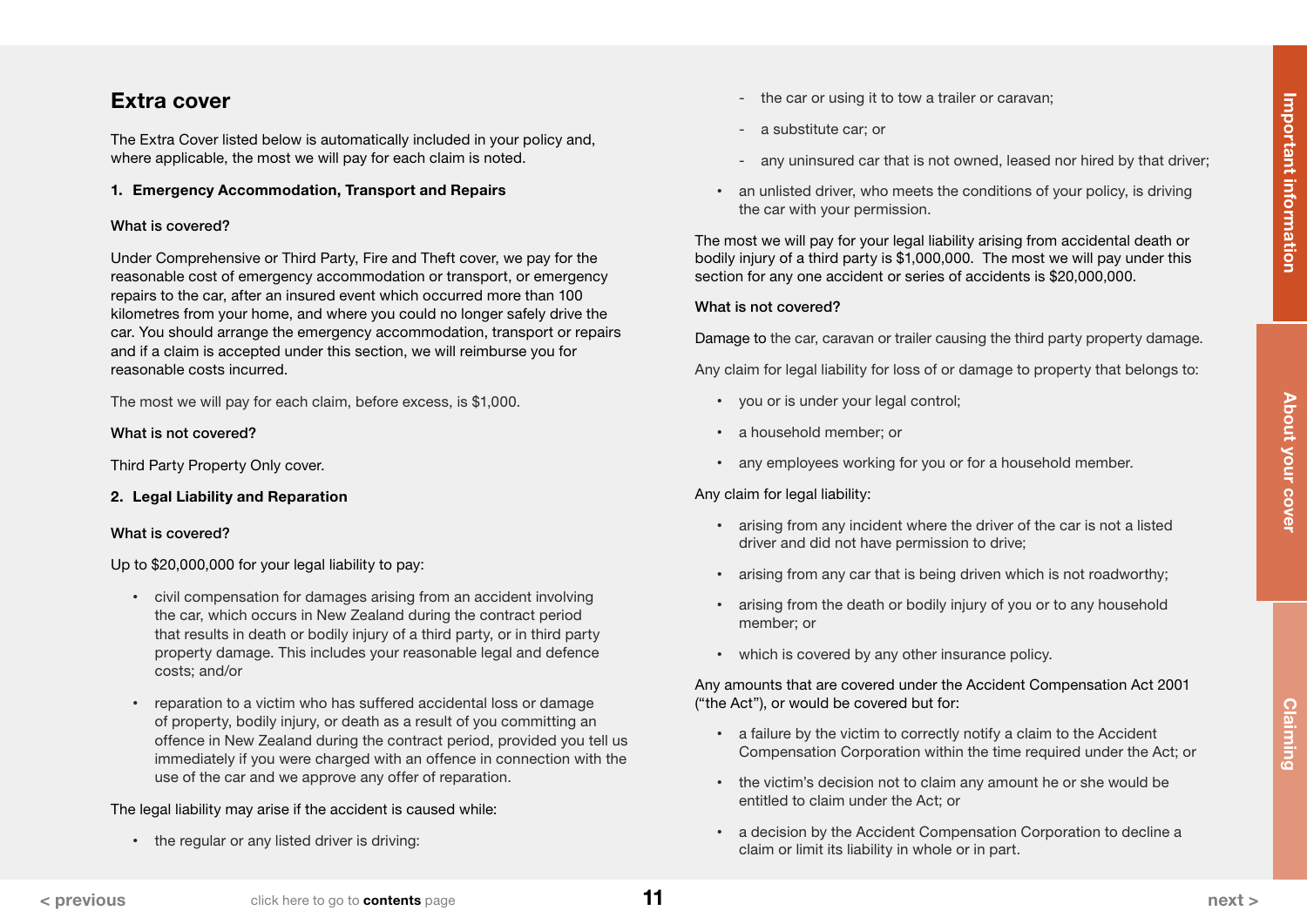<span id="page-11-0"></span>Any legal defence costs, court costs or levies arising from the prosecution of any offence and/or any order to pay reparation under any New Zealand laws, by-laws and regulations.

#### 3. Towing Costs

#### What is covered?

Under Comprehensive or Third Party Fire and Theft cover, the reasonable cost of towing and storage of the car to a suitable place for safekeeping nearest to the incident location after an insured event.

#### What is not covered?

Third Party Property Only cover.

#### 4. Uninsured Third Party

#### What is covered?

Under Third Party, Fire and Theft or Third Party Property Only cover, up to \$5,000 or the car's market value, whichever is the lesser, for accidental damage to the car, if there was an uninsured third party motorised vehicle involved and if:

- the damage to the car is more than the total excess you have to pay;
- we agree that the third party was completely to blame for the accident;
- you provide us with the name, residential address, contact phone number and vehicle make and registration number of the third party; and
- you have reported the incident to the police and provide us with a police incident number.

#### What is not covered?

Comprehensive cover as this event is more specifically covered under Insured Events: Accidental Damage. Your car will be covered for the market or agreed value as shown on your policy schedule.

#### 5. Additions to the Car

#### What is covered?

Under Comprehensive or Third Party Fire and Theft cover, we will replace the following items that are on or in the car where loss or damage to the items occurs as a result of an insured event:

- baby seat/s;
- personalised registration plates;
- towbar; and
- window tinting.

The replacement items will be of a similar specification.

#### What is not covered?

Any accessories (see What do these words mean?) not listed above.

Third Party Property Only cover.

6. Locks and Keys

#### What is covered?

Under Comprehensive or Third Party Fire and Theft cover, if the car's keys are stolen, we will cover the cost of replacing the keys and recoding the locks.

The most we will pay for each claim, before excess, is \$1,000.

What is not covered?

Theft of the keys by anyone:

- living at the address where the car is normally kept;
- who is a listed driver;
- who has been given permission by you to drive the car; or
- acting with your consent.

Third Party Property Only cover.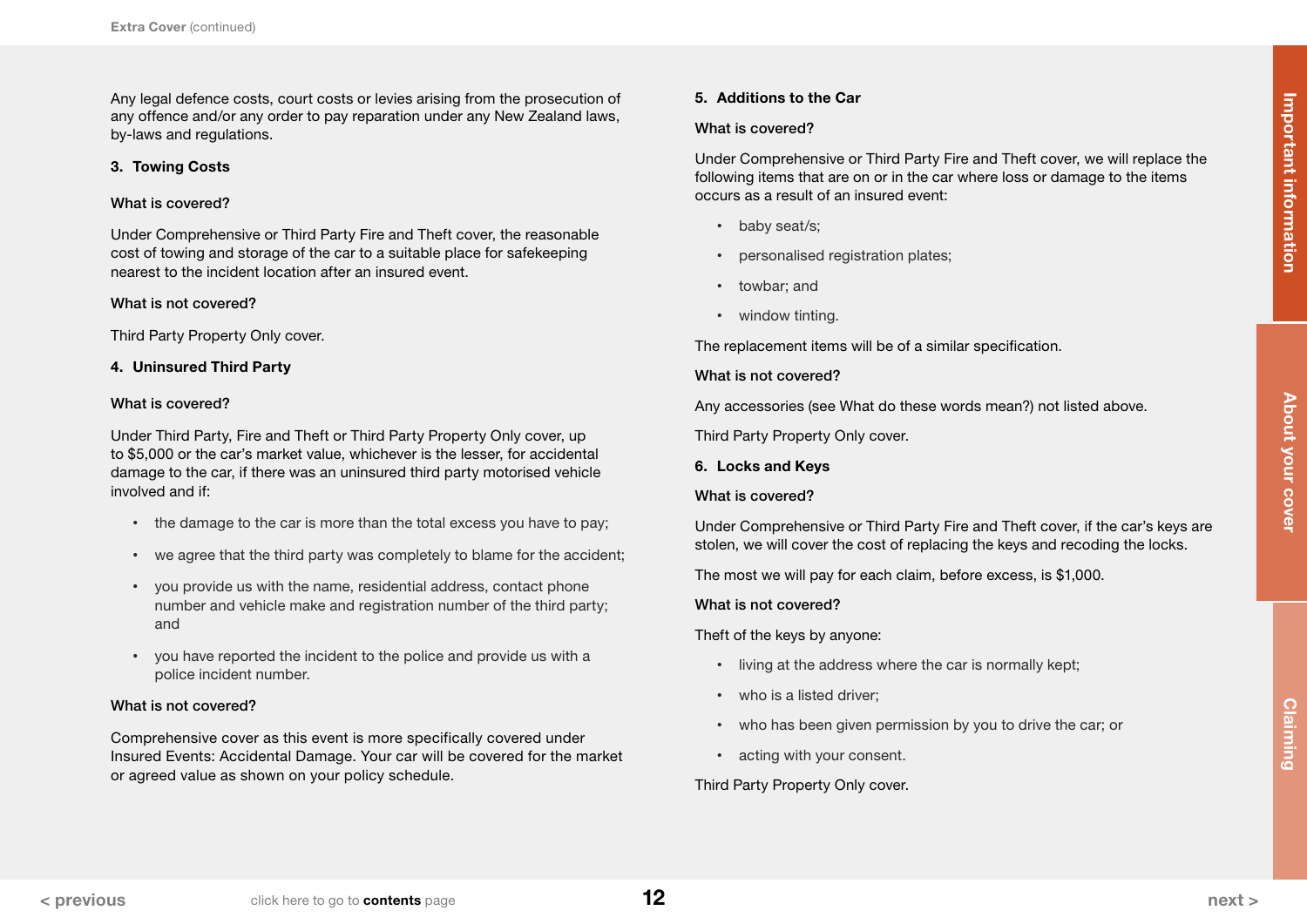#### <span id="page-12-0"></span>7. Contents Inside the Car

#### What is covered?

Under Comprehensive or Third Party Fire and Theft cover, we will replace contents inside the car where loss or damage to the contents occurs as a result of an insured event.

The most we will pay for each item is \$150.

The most we will pay for each claim is \$750.

#### What is not covered?

Business items. These must be covered separately under the Optional Cover: Business items.

Baby seats. These are automatically covered under Extra Cover: Additions to the Car.

Third Party Property Only cover.

#### 8. Immediate Replacement Car

#### What is covered?

If the car is traded in during the course of purchasing another one, the replacement car will be covered for up to 14 days after its purchase. This benefit only applies to replacement cars where the purchase price is under \$100,000.

The replacement car will be covered for the same level of cover as the car that it replaced; for example, if you had Comprehensive cover on the car you traded in, the replacement car will also be covered for Comprehensive cover.

At the time you take possession of the replacement car, cover for the car that was traded in ceases immediately.

You must tell us about the replacement car within 14 days of purchase and your policy schedule must be updated with the details of the replacement car in order to continue cover.

An additional excess of \$1,000 will be payable should you make a claim during the 14 days after the purchase of the replacement car if you have not informed us about it. This excess will apply in addition to any other excesses that would normally apply to the claim.

When you inform us of the replacement car, our standard underwriting guidelines will apply and an additional premium may be payable. In a limited number of circumstances we may not be able to provide continued cover for the replacement car.

#### 9. Maritime Liability

### What is covered?

Up to \$10,000 for your legal liability under Maritime Law while the car is being transported by sea between ports within New Zealand, where you incur costs to:

- recover the marooned or disabled ship; or
- to contribute to the costs incurred by other owners whose cargo was offloaded at sea in order to save the ship.

### 10. Hire Car Following a Theft

#### What is covered?

Under Comprehensive or Third Party Fire and Theft cover, the reasonable cost of a hire car that we arrange for you after a theft event. The hire car benefit will cease from the time the first of the following occurs:

- after a total hire period of 14 days;
- when we pay your claim for a total loss;
- when the car is returned to you following repair; or
- when the car is returned to you when it is recovered undamaged.

You may be required to provide a deposit with the rental car company for the period you are using the hire car.

A compact hire car will be provided under this benefit unless you have selected a higher class of hire car under the Optional Cover: Hire Car.

What is not covered?

Third Party Property Only cover.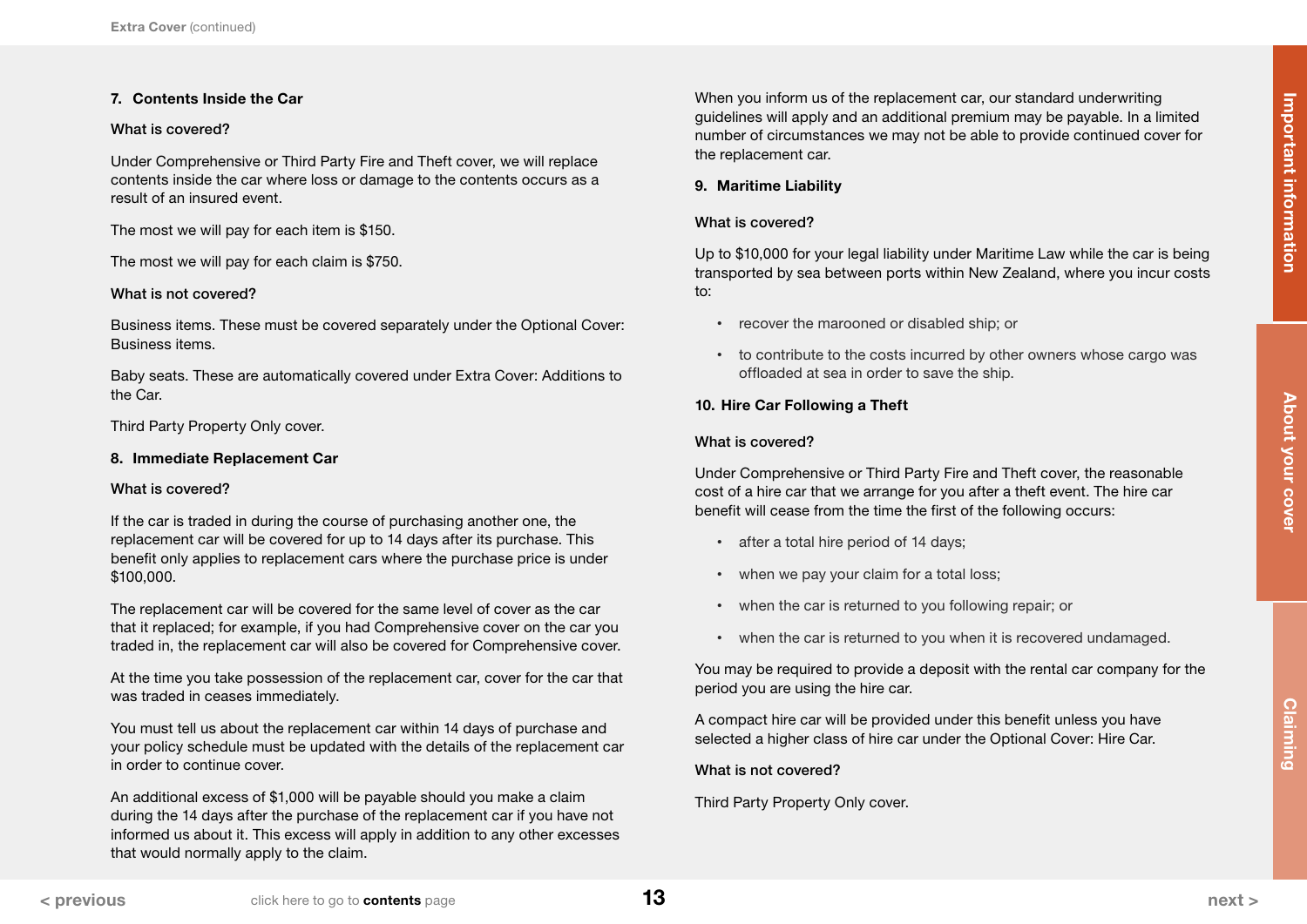#### <span id="page-13-0"></span>11. Youi Assist - Roadside

For emergency assistance call 0800 22 1117.

Under Comprehensive cover, we provide emergency assistance if the car breaks down or is immobilised, up to the limits per claim noted in the Cover Limits table.

#### a. Flat or faulty batteries

#### What is covered?

If the car will not start due to a battery problem, we will:

- jump start the car;
- if necessary and a replacement is available, replace the battery; or
- tow the car.

#### What is not covered?

The costs of the replacement battery, including any additional costs for supply and delivery.

#### b. Emergency fuel

#### What is covered?

If the car runs out of petrol or diesel we will provide you with the appropriate fuel. We will tow the car if it is an LPG fuelled, or an electric car or if the incorrect fuel was used.

#### What is not covered?

- Repair costs associated with using the incorrect fuel; or
- Replacement LPG fuel.

#### c. Flat tyres

#### What is covered?

If the car has a flat tyre, we will change it with the spare. If there is no spare or for any reason the tyre cannot be changed, we will tow the car.

#### d. Lost or locked keys

#### What is covered?

If the keys are lost or locked inside the car, we will provide assistance to:

- gain access to the car;
- locate and deliver a spare key; or
- tow the car if a spare key is not available and we cannot gain access on site.

#### What is not covered?

- Any damage caused to the car in the process of gaining access. This may be claimable under Insured Events: Accidental Damage and the applicable excess/es may apply.
- The costs of a replacement key, including any additional costs for delivery and recoding.
- e. Towing

### What is covered?

If we cannot mobilise the car we will pay the costs of towing the car.

#### What is not covered?

Any costs associated with towing a car that has a GVM exceeding 3.5 tonnes.

#### f. Caravan and trailer assistance

#### What is covered?

If the car breaks down while towing a caravan or trailer and needs to be towed, we will tow both vehicles to the same location.

#### What is not covered?

#### Any costs:

- if you do not tell us that the car is towing a caravan or trailer;
- if the caravan or trailer: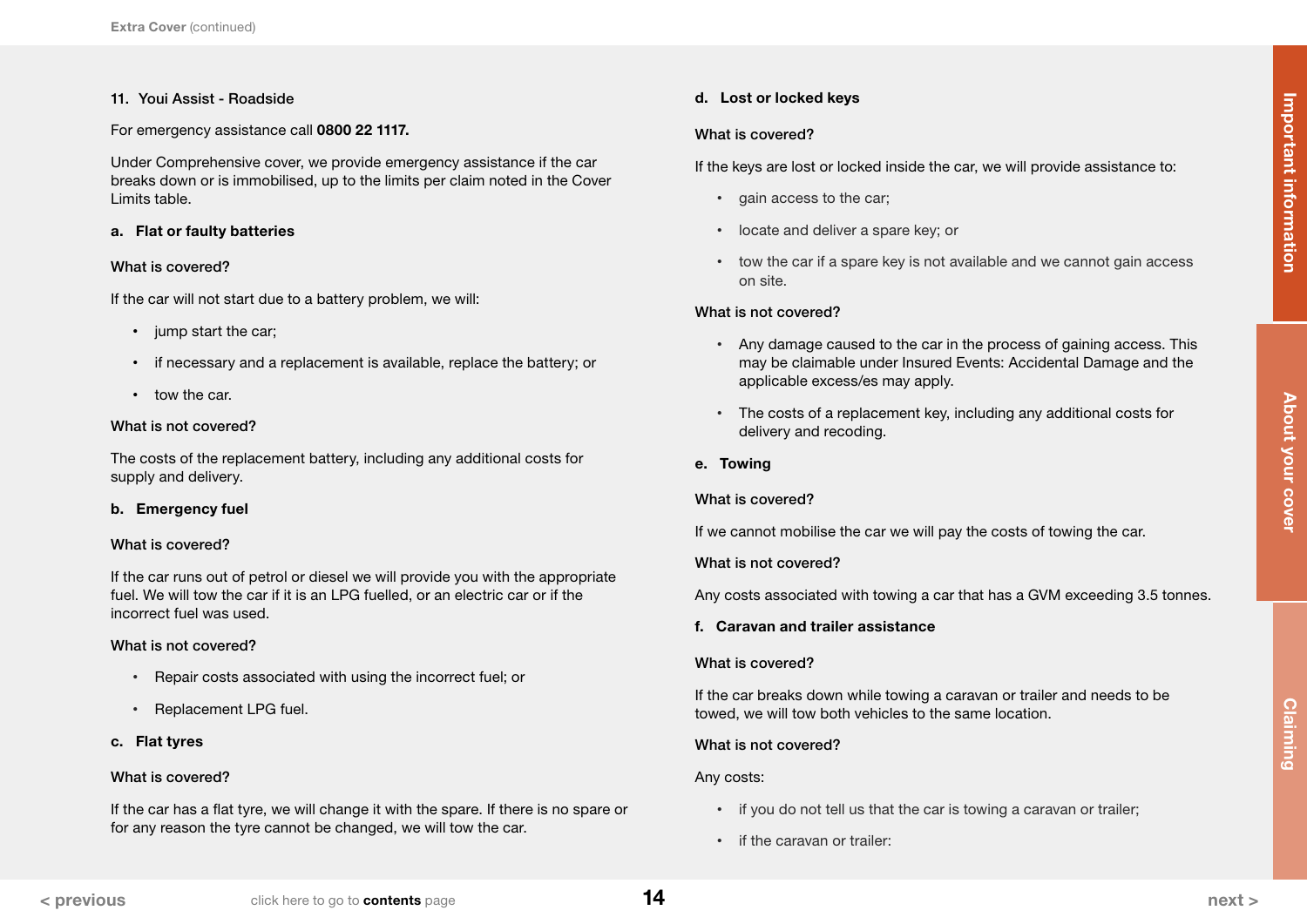- <span id="page-14-0"></span>- breaks down and the car is still mobile; or
- exceeds the legal or manufacturer towing limits for the car.

### g. Bogged vehicle

#### What is covered?

We will recover the car if it is bogged provided that there is reasonable and safe access for a conventional two wheel drive recovery vehicle and no other specialist equipment is needed.

#### h. Taxi fares

#### What is covered?

If there is a taxi service in the area, we will pay the cost for one taxi ride for you and your passengers to get where you need to be.

#### Cover Limits

You are covered up to the limits listed in the table below. You are responsible for the payment of any additional costs that arise over and above these limits.

| <b>Benefit</b>           | <b>Cover limit</b>                                             |
|--------------------------|----------------------------------------------------------------|
| Fuel (petrol and diesel) | Up to 10 litres                                                |
| Locksmith                | Up to \$150                                                    |
| Towing                   | Up to 50km in regional areas and<br>20km in metropolitan areas |
| Taxi                     | Up to \$50                                                     |
| Minor breakdown repairs  | Up to \$20                                                     |

### Youi Assist - Roadside Exclusions

We will not cover the costs of providing assistance for the following:

- where you are not with the car at the breakdown location, unless you have told us that it is not safe to be there;
- any major breakdown repairs:
- if the breakdown occurs outside a service area;
- where the breakdown is due to the car being involved in or connected to any form of motor sports (including driving on a racetrack or competing in organised road or off road rallies);
- where the car is being used as a rental or hire car;
- where the car is being repaired and breaks down or needs additional repairs;
- where we are not able to access the car due to it being in a restricted area, including but not limited to airports, security controlled zones and community events;
- where we are not able to access the car due to extreme weather conditions such as snow, ice, flooding and road slips; or
- Third Party, Fire and Theft or Third Party Property Only cover.

### 12. Counselling Services

#### What is covered?

The reasonable costs for counselling sessions with an accredited counsellor, after an event where a claim has been accepted for loss or damage to the car or in relation to your Legal Liability. You should arrange the counselling session and if a claim is accepted under this section, we will reimburse you for reasonable costs incurred.

The most we will pay for each claim is \$1,500 per household member.

### What is not covered?

- counselling sessions for any person who is not a household member;
- counselling that commences more than 6 months from when the incident occurred;
- any claim that is recoverable from either a Government Accident scheme or public health care benefit; or from any Private Health Insurance policy; or
- additional costs incurred by attending counselling sessions, including but not limited to transport and parking costs.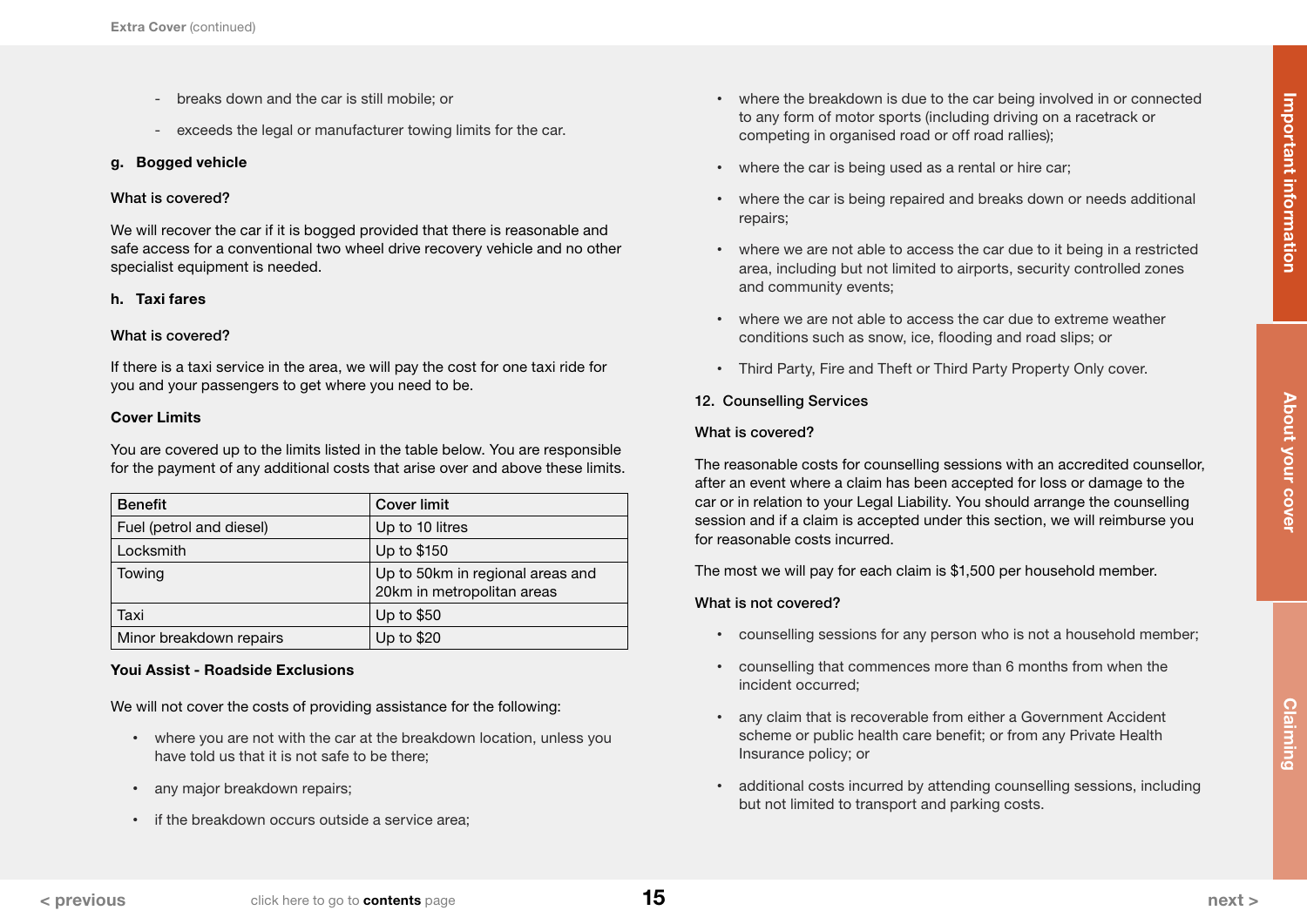# <span id="page-15-0"></span>Optional cover

If you select any of the options below, the details will be noted on your schedule and you will be charged an additional premium.

#### 1. Hire Car for Other insured Events

#### What is covered?

Under Comprehensive or Third Party, Fire and Theft cover, the reasonable cost of a hire car that we arrange for you after an insured event. The hire car benefit will cease from the time the first of the following occurs:

- after a total hire period of 14 days;
- when we pay your claim for a total loss; or
- when the car is returned to you following repair.

You may be required to provide a deposit with the rental car company for the period you are using the hire car.

A compact hire car will be provided under this benefit unless you have selected a higher class of hire car under the optional Hire Car cover.

#### What is not covered?

Hire car following the theft of the car. This is automatically covered under Extra Cover: Hire Car Following a Theft.

Third Party Property Only cover.

#### 2. Unbraked Trailer

#### What is covered?

Your registered Unbraked Trailer will be covered for its market value, up to a maximum of \$2,500. The trailer must be registered in the name of the policyholder or the registered owner of the insured car.

The Insured Events of Accidental Damage, Intentional Damage, Storm or Flood, Fire and Theft will apply when the trailer is:

- being towed by the car insured under this policy;
- parked at the overnight address noted on the policy schedule; or

• being used by the policyholder at another location and is unattended by the policyholder or drivers listed on the policy schedule for a period not exceeding 24 hours.

#### What is not covered?

Unregistered Trailers.

The contents of the trailer.

#### 3. Business Items

#### What is covered?

Damage to or loss of business iterms whilst they are stored in the insured car and where there is also damage to the car.

Each item is covered for its replacement cost of up to \$200, to a maximum amount of \$1,000 per incident after excess.

#### What is not covered?

Theft or attempted theft of the business iterms unless:

- they were in a locked boot or lockable compartment which was permanently secured to the insured car; and
- the car was locked and there are visible signs of forced entry.

If you have selected the Unbraked Trailer option, cover under the Business Items option is also extended to items stored in a lockable tool box permanently secured on your trailer.

#### 4. Campervan/Motorhome Contents

#### What is covered?

Under Comprehensive or Third Party Fire and Theft cover, we will pay for the contents inside the campervan or motorhome if they are lost or damaged as a result of an insured event.

The most we will pay for each item is the lesser of its replacement cost or \$1,000.

The most we will pay for each claim is the amount noted on your policy schedule.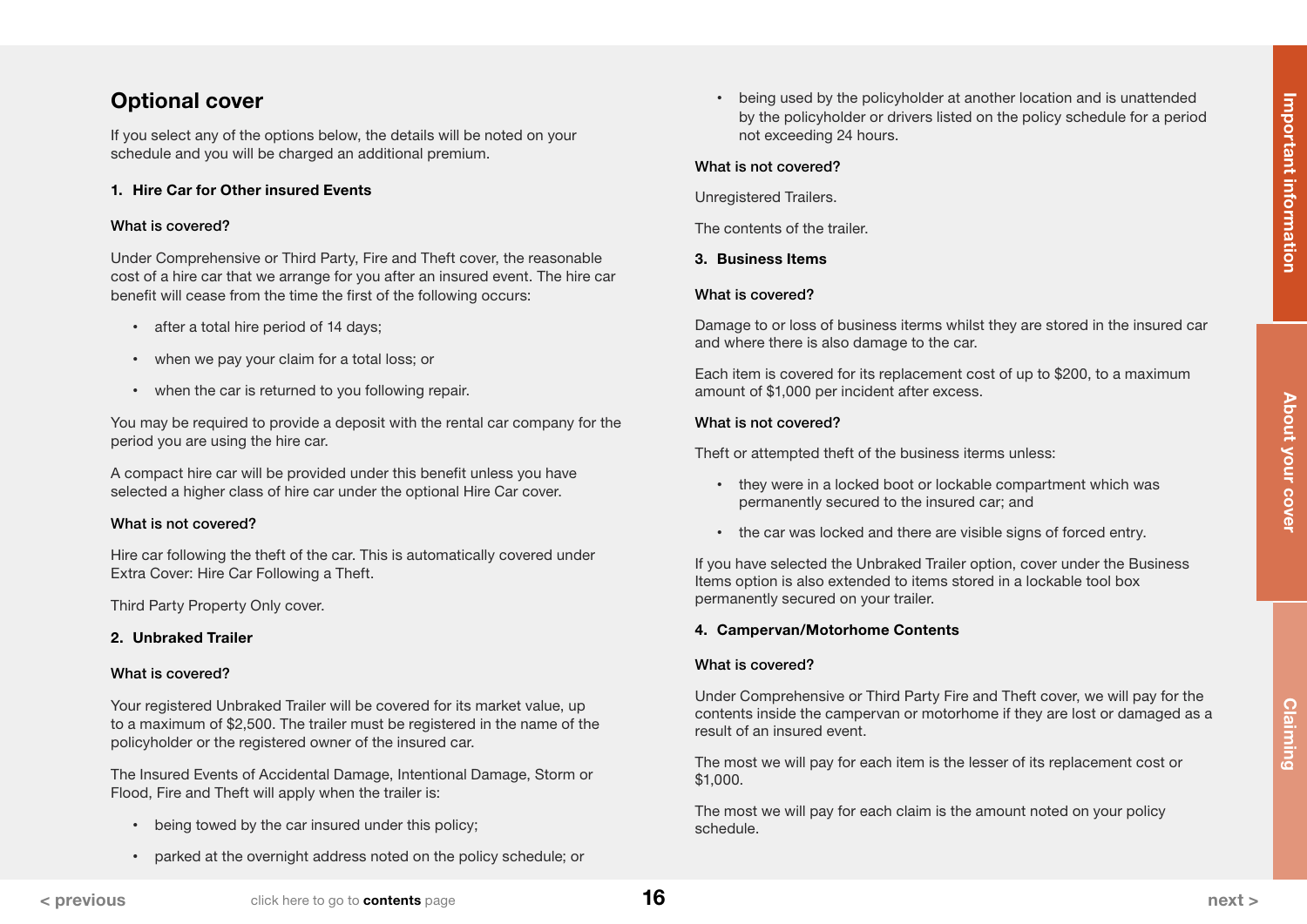# <span id="page-16-0"></span>What is not covered?

Theft or attempted theft if the contents were stolen from inside the campervan or motorhome which was not locked and there are no visible signs of forced entry.

Business Items; these must be covered separately under the Optional Cover: Business Items.

Mobile phones and jewellery.

Third Party Property Only cover.

### 5. Gap Cover

#### What is covered?

Under Comprehensive cover, we will pay the finance company the outstanding balance between the amount you owe and the insured value, less the applicable excess.

The most we will pay is up to 25% of the Market Value.

The car must be:

- assessed by us as a total loss; and
- subject to a specific car finance agreement where the car itself is noted as security for the loan.

#### What is not covered?

Any additional or refundable amounts added to the finance agreement over and above the purchase price of the car.

Any excess payment/s, arrear instalments due and interest on them, any amounts added to the principle debt after the commencement of the finance agreement and any early settlement penalties.

Any cars financed under loan agreements or arrangements other than specific car finance agreements; these include but are not limited to personal loans, consolidated debt, credit and store card loans.

Any Gap Cover payment where we settled the claim under the New Car Replacement cover.

Third Party, Fire and Theft or Third Party Property Only Cover.

# **Exclusions**

# General exclusions

General exclusions apply to all sections of your policy and describe circumstances where your policy will not provide cover for any loss, damage or liability arising directly or indirectly from any cause noted below.

### We will not pay for:

- 1. loss or damage to any illegal property or item, including but not limited to counterfeit or reproduced goods;
- 2. loss or damage to any insured property as a result of theft or attempted theft by deception. When selling any insured property, you must ensure that you have confirmation from your bank that valid and legal payment for the sale has been made before handing over the property to any prospective buyer;
- 3. loss or damage to any property more specifically insured elsewhere;
- 4. personal injury incurred in New Zealand for which Accident Compensation Corporation benefits are or would be payable in accordance with the Accident Compensation Act 2001 or any succeeding legislation to those Acts; or
- 5. any loss, damage or legal liability where cover is provided to any extent by any other insurance policy. We will not contribute towards any claim made under any other policy.

### We will not pay for loss, damage or legal liability caused directly or indirectly by:

- 6. any event that occurred before your cover started with us or after it ended;
- 7. you admitting liability or agreeing or contracting to any liability that would not have existed otherwise at law;
- 8. the intentional or deliberate acts or omissions of you or any person covered under your policy, or by any person acting for you or acting for any person covered under your policy;
- 9. any illegal activity, or while your property is being used for any illegal activity, by you or any person acting on your behalf;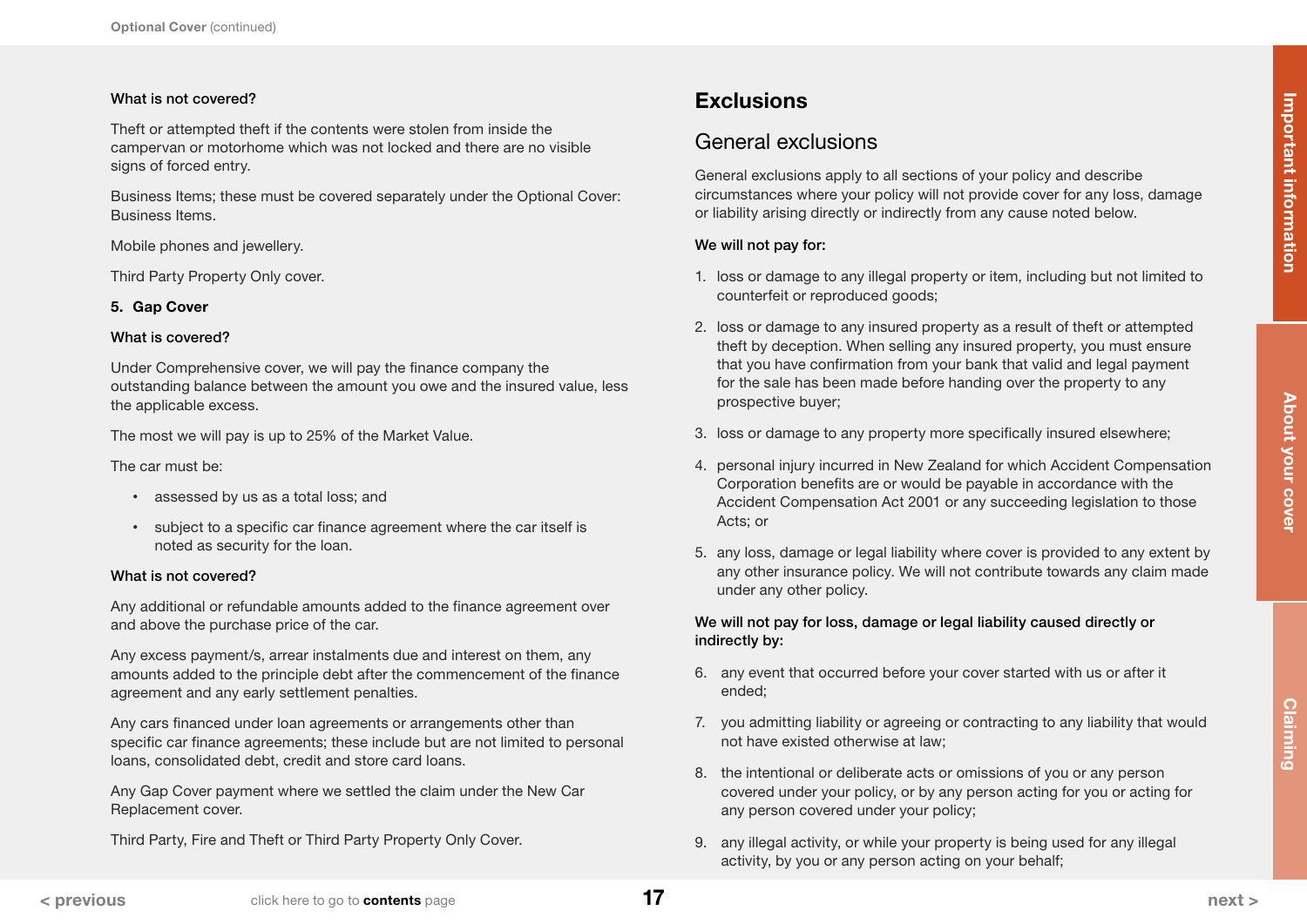- <span id="page-17-0"></span>10. fines, penalties or aggravated or exemplary damages;
- 11. legal repossession or confiscation or lawful destruction of any insured item or property;
- 12. a judgment or order of a court or tribunal outside New Zealand;
- 13. any event that occurred outside New Zealand;
- 14. wear and tear, rust, corrosion or deterioration;
- 15. mould, rot, damp or the effects of the climate or weather;
- 16. a process or system of cleaning, restoring, modifying or repairing any insured property;
- 17. mechanical, electrical or electronic (including computer software) breakdown or failure;
- 18. poor or faulty design specification, materials, plan or workmanship;
- 19. asbestos;
- 20. the presence or possible presence of chemical or biological pollutants or materials;
- 21. any radioactivity, nuclear fuel, waste or other nuclear material, nuclear weapon, detonation or explosion;
- 22. military power, rebellion, revolution, terrorism, war or war-like activities, whether war is declared or not; or
- 23. looting, rioting or civil commotion.

# Car cover exclusions

Car cover exclusions apply to all sections of your policy and describe circumstances where your policy will not provide cover for any loss, damage or liability arising directly or indirectly from any cause noted below.

#### We will not pay for:

- 1. repair of any damage that existed prior to the start date of the policy;
- 2. repair or replacement of a windscreen or window glass that had preexisting damage prior to the start date of the policy and is further damaged during the policy period;
- 3. loss of value or depreciation of the car;
- 4. loss of use or any other financial loss arising from or consequential to an insured event;
- 5. that part of any repair or replacement we perform which improves the car beyond its original condition before the loss;
- 6. damage to tyres caused by wear and tear, braking, punctures, cuts, bursts or deflation for any reason; or
- 7. damage to road or other surfaces, caused by the normal use of the car.

### We will not pay for any loss, damage or legal liability caused directly or indirectly:

- 8. by flood, storm or bushfire during the first 72 hours of your policy commencing or where you have increased your existing insurance cover, unless:
	- you had another policy that expired immediately before the start of your policy with us and there was no break or change in the level or type of cover; or
	- you bought the car on the same day your policy with us started;
- 9. when the car is being driven by a person who did not have your permission to drive, unless the car was stolen and reported to the police within 24 hours of you becoming aware of the incident and you provide us with a police incident number;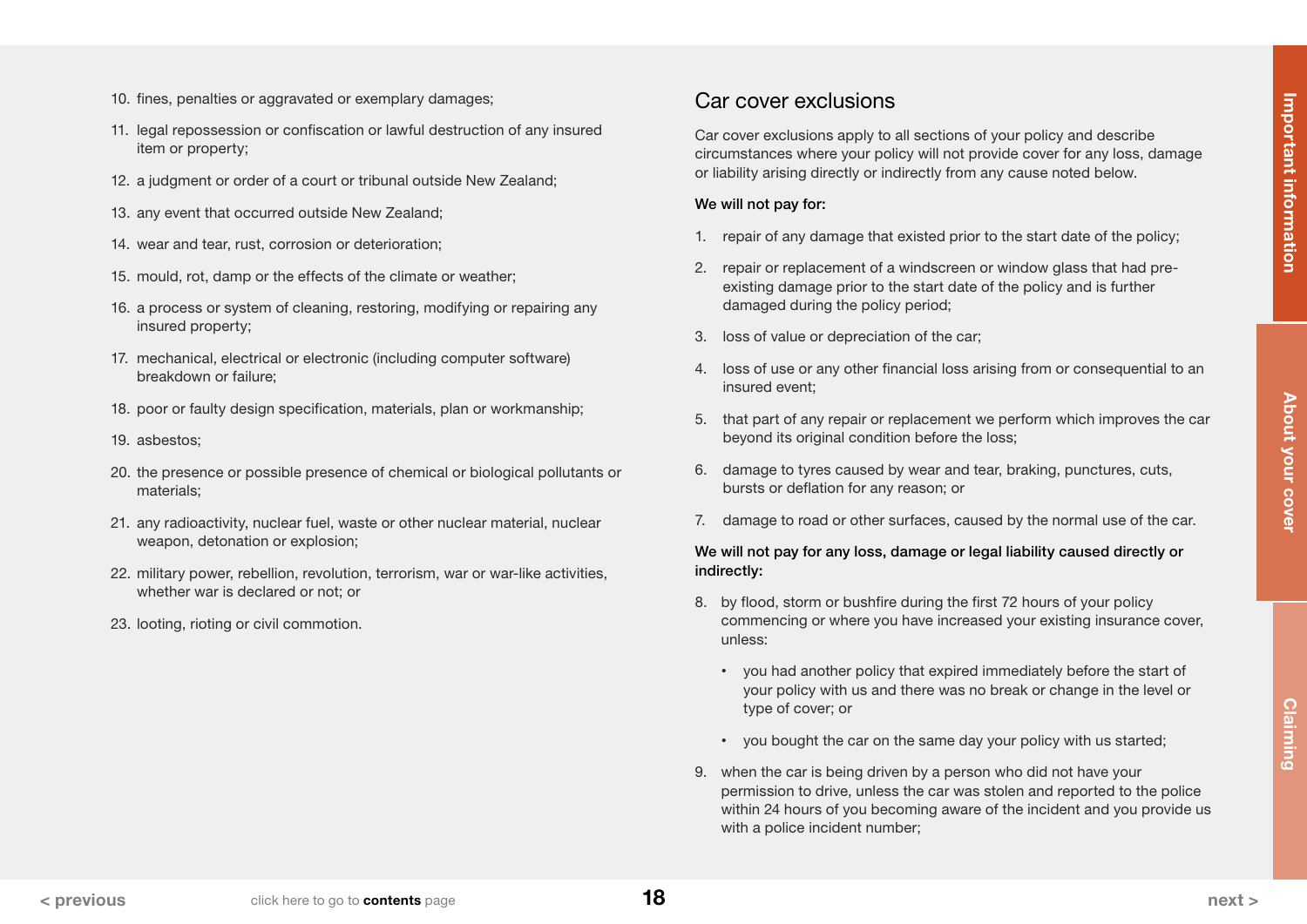- <span id="page-18-0"></span>10. by the car to property owned by or in the legal care of your household members, drivers listed on your policy schedule, or any person covered by your policy except where the property is a building that you are renting with a written rental agreement in place and you are not responsible for insuring the building;
- 11. when the car is being driven by any person who does not satisfy the terms and conditions of your policy;
- 12. when the car is being driven by a person who does not have a valid driver's licence of the correct type and class to drive the car, or who did not observe the terms of their driver's licence;
- 13. when the car is being driven by a person whose driver's licence is suspended, cancelled or has special terms applied to it unless you have told us about it, we have accepted this and it is shown on your policy schedule;
- 14. when the car is being driven by a person who:
	- is under the influence of alcohol and/or a drug and/or any other intoxicating substance;
	- has a blood alcohol level higher than the legal limit;
	- refuses to supply a blood, breath or saliva sample when required to do so by law; or
	- fails a drug test administered by the police service or Government agency;
- 15. if the driver of the car leaves the scene of an accident without lawful excuse;
- 16. if the car is being towed illegally or the car is being used to tow a trailer or any other vehicle illegally;
- 17. when the car is being used for transporting dangerous, hazardous or poisonous materials;
- 18. when the car is being used on a permanent or temporary racetrack or raceway, or in a four wheel drive or adventure park, or if it is used for racing, trials, speed tests, pacing, contests, rallies or for endurance or skills tests;
- 19. when the car is being used in a reckless manner;
- 20. when the car or trailer is being used while it is overloaded, unsafe, not roadworthy, unregistered or not meeting relevant Government rules and regulations regarding the correct use of a motor vehicle;
- 21. when the car is being used in a manner or under conditions inappropriate for the type of car, or which are outside the manufacturer's specifications or recommendations;
- 22. by the use or application of car parts or accessories which are not recommended or specified by the manufacturer;
- 23. by the failure to properly replace and/or secure fuel, oil and other caps or lids fitted to the car;
- 24. by the use, or accidental addition by any person, of incorrect lubricants, fuel, oil or other fluids, which are not recommended or specified by the manufacturer; or
- 25. by liquids escaping from the car, unless the car was involved in an accident immediately before the escape.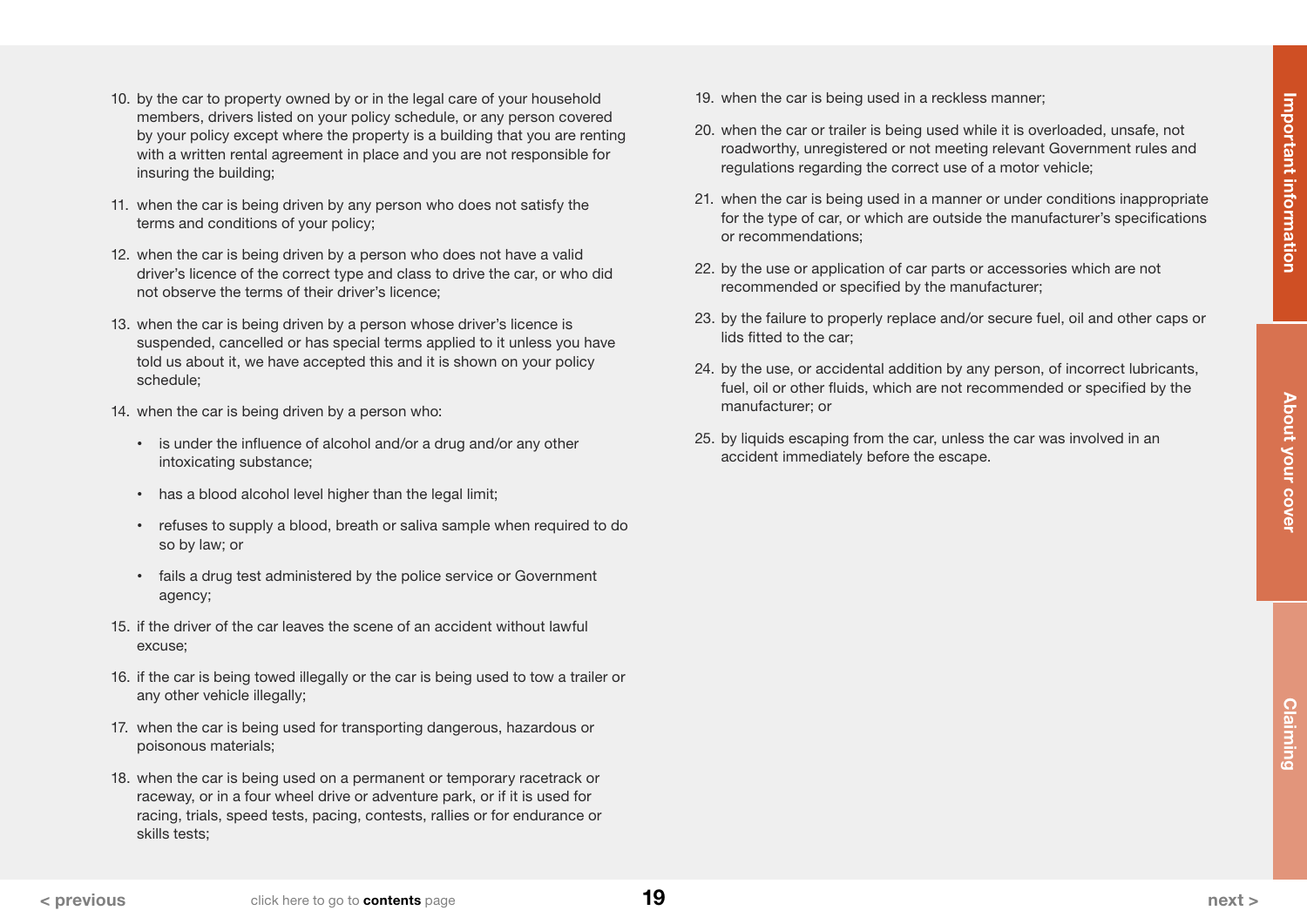# <span id="page-19-0"></span>What if you need to claim?

When you claim, it can only relate to one incident and you cannot include multiple incidents in one claim. If there is more than one incident, a separate claim will need to be submitted and the relevant excess/es will apply to each and every claim.

We would never want to reduce or refuse your claim and/or cancel your policy as permitted by law, however we may do so if you do not fulfil the following responsibilities:

- 1. take all reasonable precautions to prevent or reduce loss or damage to any insured property, even after an insured event;
- 2. allow us to view any damaged goods or property that you are claiming for. You must not repair, sell or dispose of any property prior to advising us of the damage and allowing us the opportunity to assess the damage. This includes providing us the opportunity to assess unsatisfactory repairs that need to be rectified, unless emergency repairs are required to prevent further loss or damage to the insured property;
- 3. make a report to the police within 24 hours of you becoming aware of the incident and obtain an incident number from them if:
	- any insured property was lost or damaged by theft, attempted theft, malicious or intentional damage; or
	- you were involved in an incident for which the law requires you to do so;
- 4. not leave the scene of an accident until you are lawfully allowed to do so. This includes, but is not limited to, any accident which caused personal injury or where public or private property was damaged;
- 5. not admit liability or blame, nor offer to pay for any damages caused by any incident;
- 6. immediately send us copies of any demand or claim you receive arising out of any incident;
- 7. advise us if any person involved in an incident is charged by the police arising out of that incident;
- 8. notify us if you have any other policy of insurance, warranty or guarantee which provides you with cover or indemnity for a claim you have made under your policy;
- 9. assist us in taking or defending legal action in your name, including providing statements to legal representatives and appearance at trial or any other court proceedings;
- 10. give us your full co-operation and comply with all our reasonable requests in relation to your claim, including but not limited to;
	- supplying all information completely, truthfully and honestly about:
		- the incident giving rise to the claim; and
		- you or anyone else covered under your policy;
	- providing assistance needed to recover our costs from other parties;
	- within a reasonable timeframe of our request, providing any information, written statements, evidence and help we may need in defending, prosecuting and investigating the claim. Such information may include, but is not limited to:
		- a copy of your driving history from the New Zealand Transport Authority; and
		- a copy of your insurance claims history from your previous insurers;
	- attending an interview with our assessor or investigator;
	- assisting any agents appointed by us (such as solicitors); and
	- attending court to give evidence;
- 11. at our discretion, deliver to us any damaged or destroyed goods or items, including items left over from a set or pair of items for which we have paid your claim. These salvage items become our legal property;
- 12. pay for some of the costs, up to an amount we decide, if we repair or replace your insured property and where the repair or replacement results in the insured property being in a better condition than it was before the loss;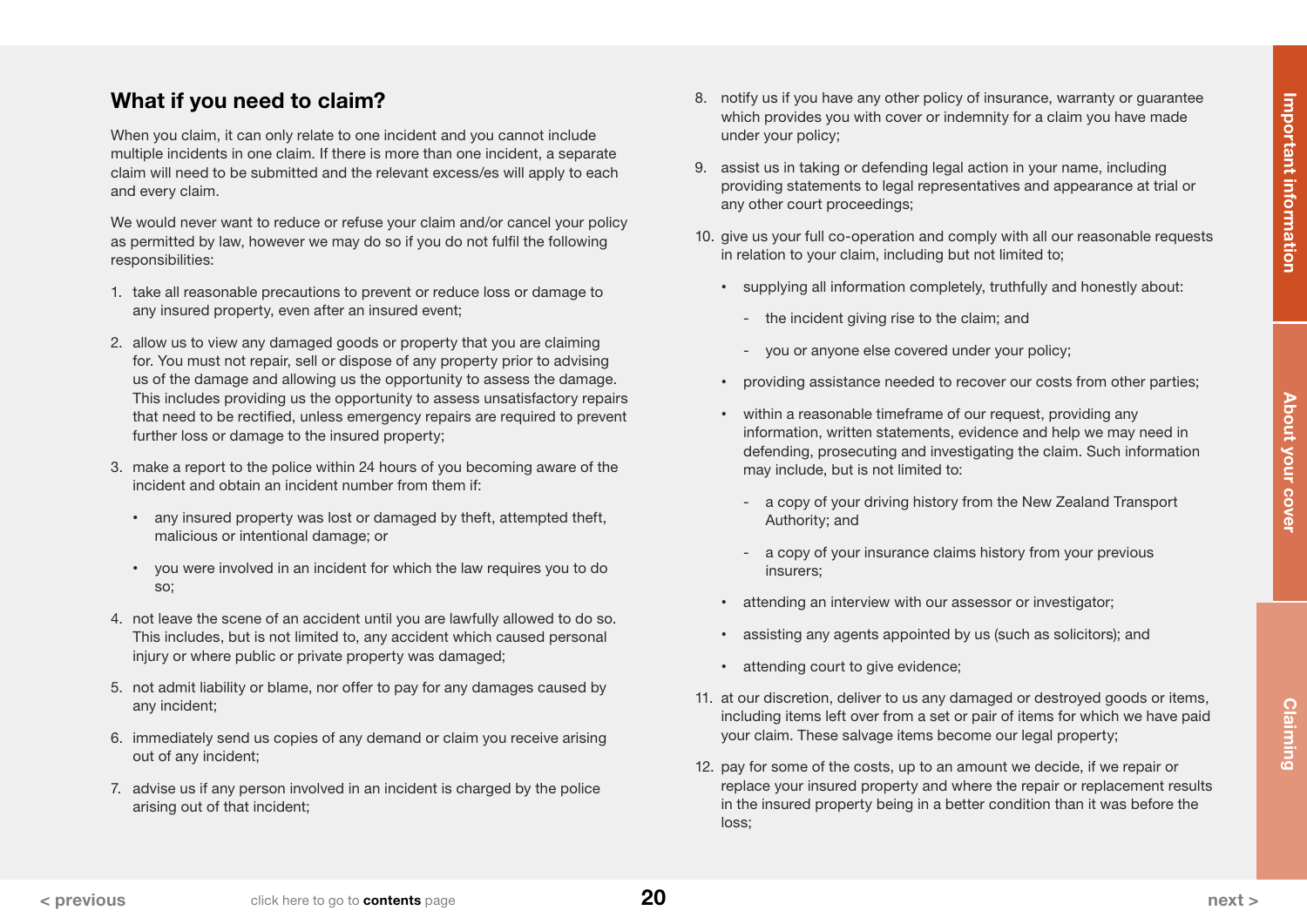<span id="page-20-0"></span>13. complete all repairs or replacements to the insured property within a reasonable period after we accept your claim. All repairs or replacements must be fully completed within six months from the date of acceptance.

### If you claim under your policy, we have the choice to settle your claim in many ways.

We will never pay more than the insured value shown on your policy schedule, plus the extra amounts shown under the Extra Cover section.

- 1. We can settle your claim by:
	- paying for the reasonable cost of repairs;
	- paying you an amount equal to the reasonable cost of repairs;
	- paying you the market value or agreed value of the car, depending on the cover shown on your policy schedule;
	- replacing the car; or
	- any combination of the above.
- 2. At our option, pay in full any sum owed to a financier or legal owner of the car, from any settlement.
- 3. If you have Market Value cover, we will use industry pricing guides to determine the correct value of the car at the time of a loss, taking the make, model, age, condition and mileage into account.
- 4. If you have Market Value cover, non-standard or after factory fitted accessories will only be covered up to the amount specified and noted on your policy schedule.
	- Cover for damage to non-standard or after factory fitted accessories on the car is restricted to the reasonable cost of repair or replacement up to the amount specified on your policy schedule.
	- Cover for loss of non-standard or after factory fitted accessories on the car is restricted to the reasonable cost of replacement up to the amount specified on your policy schedule.
- Cover for non-standard or after factory fitted accessories on the car where the car is deemed a total loss is restricted to the market value at the time of loss or the amount specified on your policy schedule, whichever is the lesser.
- 5. If you have Agreed Value cover, non-standard or after factory fitted accessories are included in the agreed value. Cover for loss or damage to non-standard or after factory fitted accessories on the car is restricted to the reasonable cost of repair or replacement.
- 6. If we replace the car under the New Car Replacement cover and aftermarket accessories are noted on your policy schedule, we will either replace them or pay you the replacement cost up to the specified amount.
- 7. At our option, authorise the use of any combination of original manufacturer, used or replacement parts, in the repair of the car.
- 8. Commence or defend legal action in your name and recover our costs from a third party.
- 9. Keep your damaged car, inclusive of the unexpired portion of its registration fees and Compulsory Third Party insurance premium, if you claim for the total insured value of the car.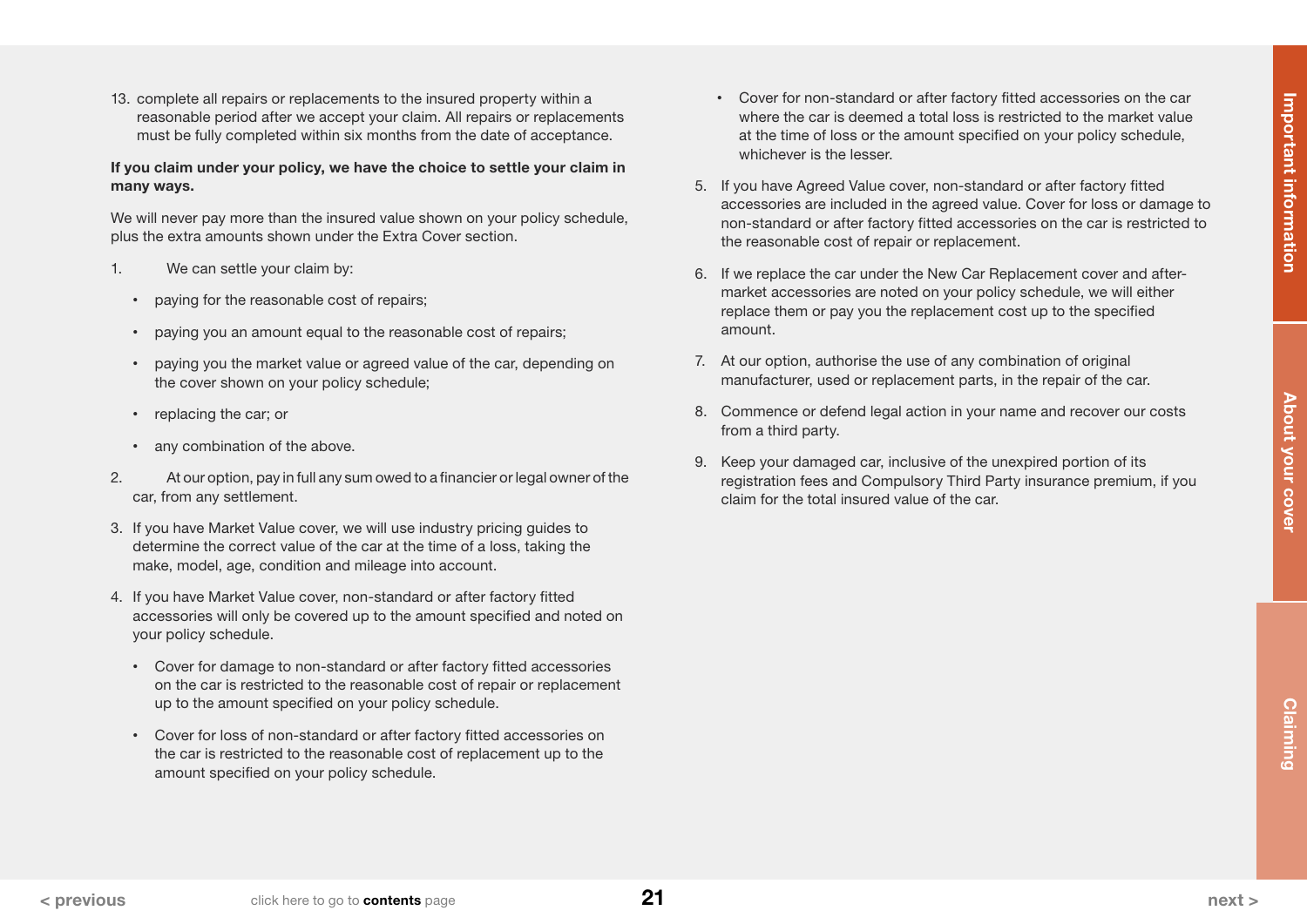<span id="page-21-0"></span>If we choose and authorise repairs with a repairer, we will guarantee the quality of those repairs for as long as you are the owner of the insured property.

# Choice of repairer

If your claim is accepted and the damaged car can be repaired, at our option, we will arrange repairs with a repairer who is acceptable to us.

Wherever possible, we will offer you a choice of repairer from our network of recommended repairers.

You may choose another repairer, however we may not authorise repairs. If we do not authorise repairs we will pay you the fair and reasonable cost of repairs as determined by us, considering a number of factors, including comparison quotes from an alternate repairer we choose. Our quality guarantee does not apply to repairs that we have not authorised.

If you choose another repairer, they must be appropriately licensed and authorised by law to conduct the required repairs.

# Parts used in repair

We may use any combination of original manufacturer, used or replacement parts, in the repair of the car.

Where parts are not available in New Zealand and require importation, we will pay for the cost of surface freight only.

Where parts are unavailable and the repair cannot be completed, we will pay you the listed price of the part or parts in question, as at the date of settlement.

# New car replacement

Subject to availability, we may choose to either replace the car or pay the replacement cost of a new one, if the car is assessed by us as a total loss within the first 24 months:

- since it was registered in your name and had less than 500 kilometres on the odometer; and
- it had travelled less than 40,000 kilometres since it was first registered.

The replacement or its cash-equivalent will be based on a new car with a make and specification as close as possible to the insured one.

# Excess

For each and every claim you make under your policy, you are required to pay an excess. Your excess may be the combined total of the basic excess amount and additional excesses.

If you have more than one Youi policy, you will only pay one excess if you claim from more than one policy for the same event. The incident for which you claim must arise out of a single event which occurs at the same address and time. The single excess payable is the highest excess amount noted on the relevant policies.

• Basic excess

The basic excess is the amount you must pay in relation to each and every claim made under your policy. We may offer you the option of selecting the amount of your basic excess. The basic excess will be shown on your policy schedule.

Where the event is completely the fault of a third party that you can identify, and we can locate and whose liability can be established, we may waive payment of the basic excess.

### • Basic excess for windscreen claims

The excess that will apply solely to window glass, sunroofs and windscreen claims will be shown on your policy schedule.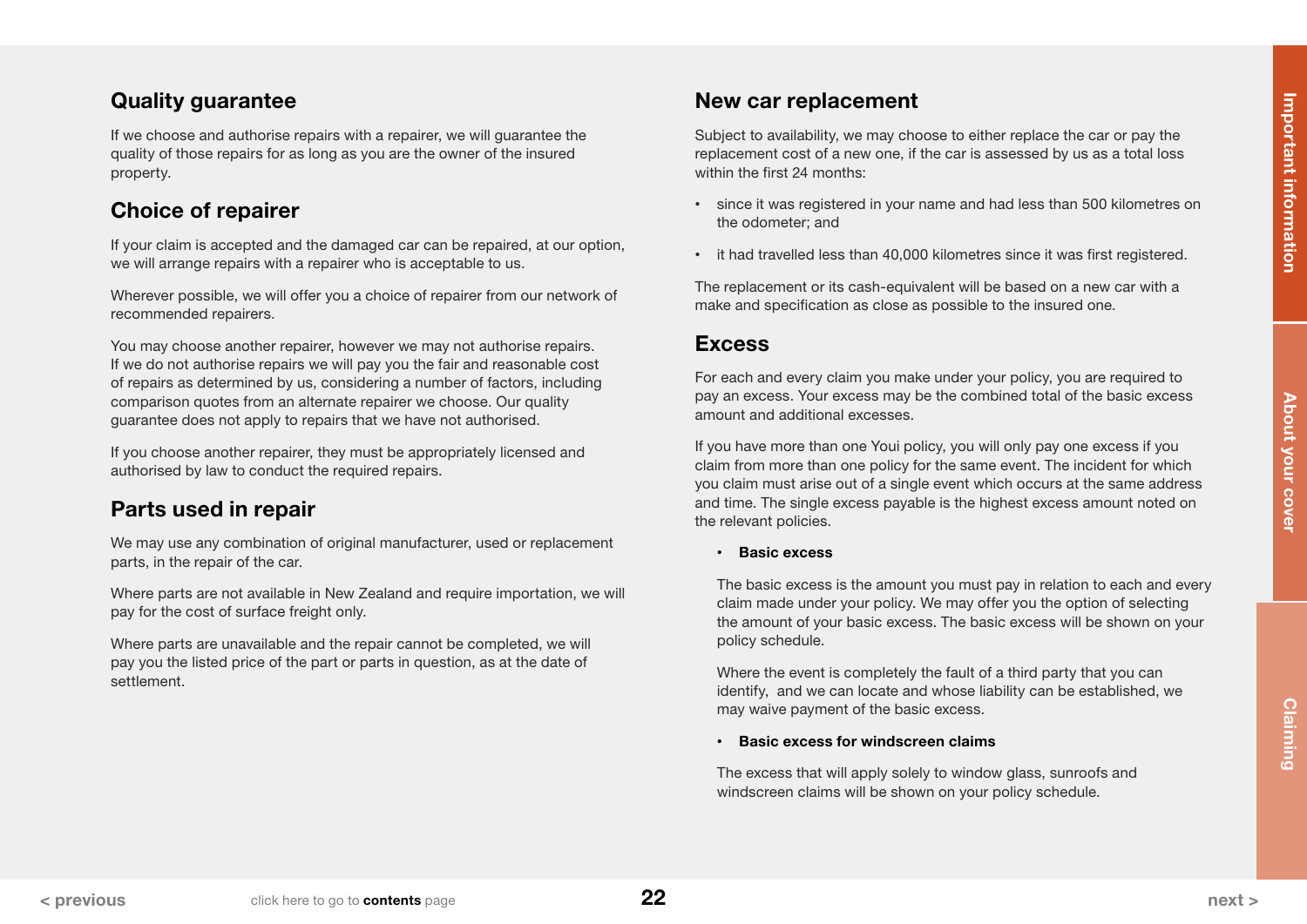### <span id="page-22-0"></span>• Youi Assist - Roadside basic excess

No excess is applied to the first two claims per contract period under this benefit. For each and every claim thereafter you are required to pay a basic excess as shown on your policy schedule.

#### • Additional excess

We may require an additional excess to be paid in certain circumstances under your policy. The exact situations where this would apply and the amount of the additional excess will be shown on your policy schedule.

In the event of a claim being made under circumstances as detailed on your schedule, this excess would apply in addition to any other excesses that would normally apply to the claim. This excess may still apply even though the basic excess has been waived.

#### • Unlisted driver excess

If we accept your claim for an insured event where the car was driven with your permission by any person who is not shown on your policy schedule as a listed or regular driver, an additional unlisted driver excess becomes payable. The amount of this excess will be shown on your policy schedule. This excess amount will be added to any other excess amount that may apply to the claim and may still apply even though the basic excess has been waived. This excess will not apply when the car is being driven by a service provider with the appropriate liability cover.

For some cars, we may restrict cover to the Listed and Regular drivers only. In such circumstances the Unlisted Driver Excess will not apply if the driver at the time of the incident is not shown on the policy schedule as a Listed or Regular driver. There would instead be no cover at all for such a driver. If cover is restricted in this way, it will be clearly shown in the Special Conditions section of your policy schedule.

# What if I have a complaint?

We welcome any feedback you may have about our products or services. If you have a compliment or complaint, please contact us (our details are on page 4 and the back cover of this Policy Wording). We will attempt to resolve your complaint within ten (10) business days of the date on which we have all the information we need to determine your complaint. You may also refer the matter to our Internal Dispute Resolution service by emailing [disputes@youi.com.](mailto:disputes%40youi.com?subject=)

If you are not satisfied with the outcome of our internal review, or you remain dissatisfied with our internal dispute process after two (2) months, we will explain our reasons to you in writing and provide you with a 'deadlock' letter so you can take your complaint to Insurance and Financial Services Ombudsman (IFSO). IFSO is an independent entity which provides a free service for resolving disputes between insurers and their customers. Information about IFSO, and the types of disputes that it can consider, can be found at its website: [ifso.nz](http://ifso.nz).

IFSO can be contacted by email at [info@ifso.nz](mailto:info%40ifso.nz?subject=) or at PO 10-845, Wellington 6143 or by phoning 0800 888 202.